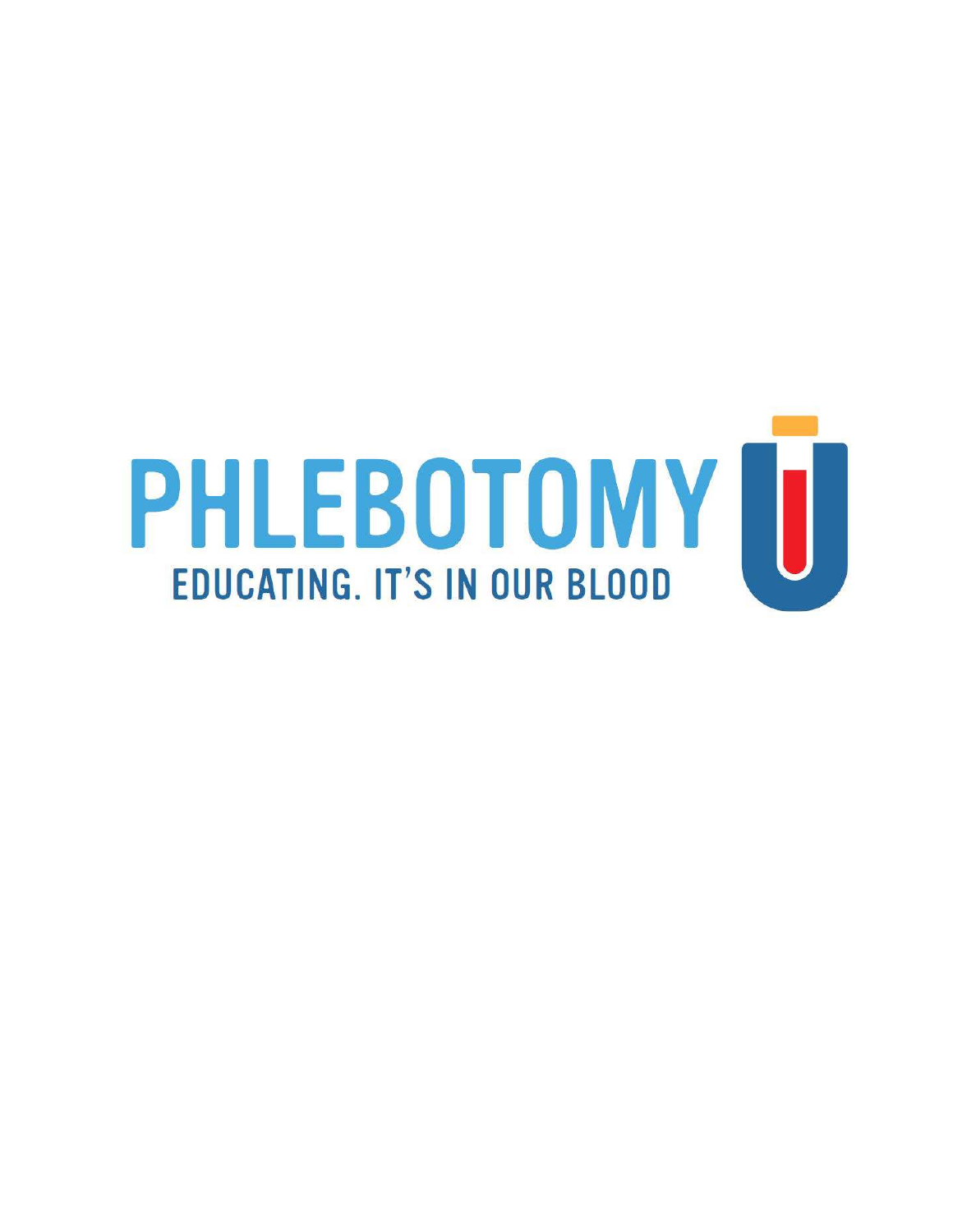PhlebotomyU, formerly known as Family Health Services Training Center, is a private institution that is approved to operate by the California Bureau for Private Postsecondary Education. Approval means this institution is in compliance with state standards as set forth in the CEC and 5, CCR. Neither PhlebotomyU nor any of its training programs are accredited by an accreditation agency recognized by the US Department of Education.

This catalog is effective from January 1, 2018 – December 31, 2018 and is updated annually. A pdf copy of the catalog may be e-mailed to students upon request. Students, as well as the general public, may print out a copy of the catalog when visiting the PhlebotomyU website at: [www.PhlebotomyU.com](http://www.phlebotomyu.com/) or by contacting us at (619) 294-2192.

PhlebotomyU has made every reasonable effort to ensure the accuracy of this catalog at the time it was published, however, we reserve the right to make changes to the catalog as needed. In the event a correction or update is made, we will publish an updated catalog to include an addendum of any changes.

As a prospective student you are encouraged to review this catalog prior to signing an enrollment agreement. You are also encouraged to review the School Performance Fact Sheet, which must be provided to you prior to signing an enrollment agreement. This information can be found on our website at [www.PhlebotomyU.com](http://www.phlebotomyu.com/).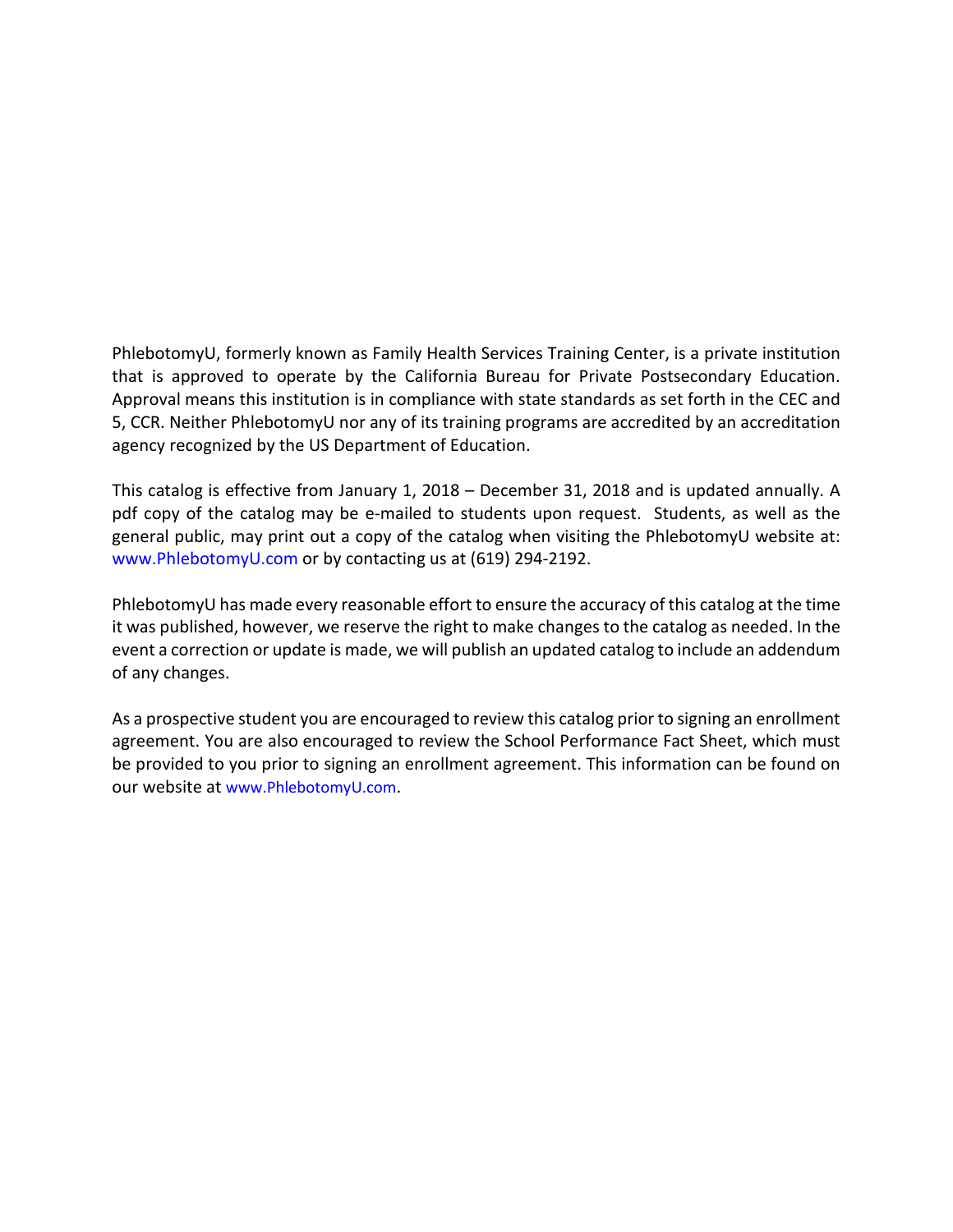# **Table of Contents**

|    |                                                          | Pages     |
|----|----------------------------------------------------------|-----------|
| 1. | The Phlebotomy Training Courses                          | $1 - 2$   |
|    | 2. Staff & Faculty                                       | 3         |
|    | 3. Facilities                                            | 4         |
|    | 4. Admission Policies                                    | 5         |
|    | 5. School Policies                                       | $6-9$     |
|    | 6. Student's Right to Cancel and Refund Policy           | 10        |
|    | 7. Student Tuition Recovery Fund (STRF)                  | 11        |
|    | 8. Academic Policies                                     | $12 - 13$ |
|    | 9. Course Offerings                                      | 14        |
|    | 10. Phlebotomy Full Course                               | $15 - 18$ |
|    | 11. Phlebotomy Abbreviated Course                        | 19        |
|    | 12. California State License Application Process & CEU's | 20        |
|    | 13. Safe Venipuncture Course                             | 21        |
|    | 14. Blood Withdrawal Course                              | 22        |
|    | 15. Student Services                                     | 23-24     |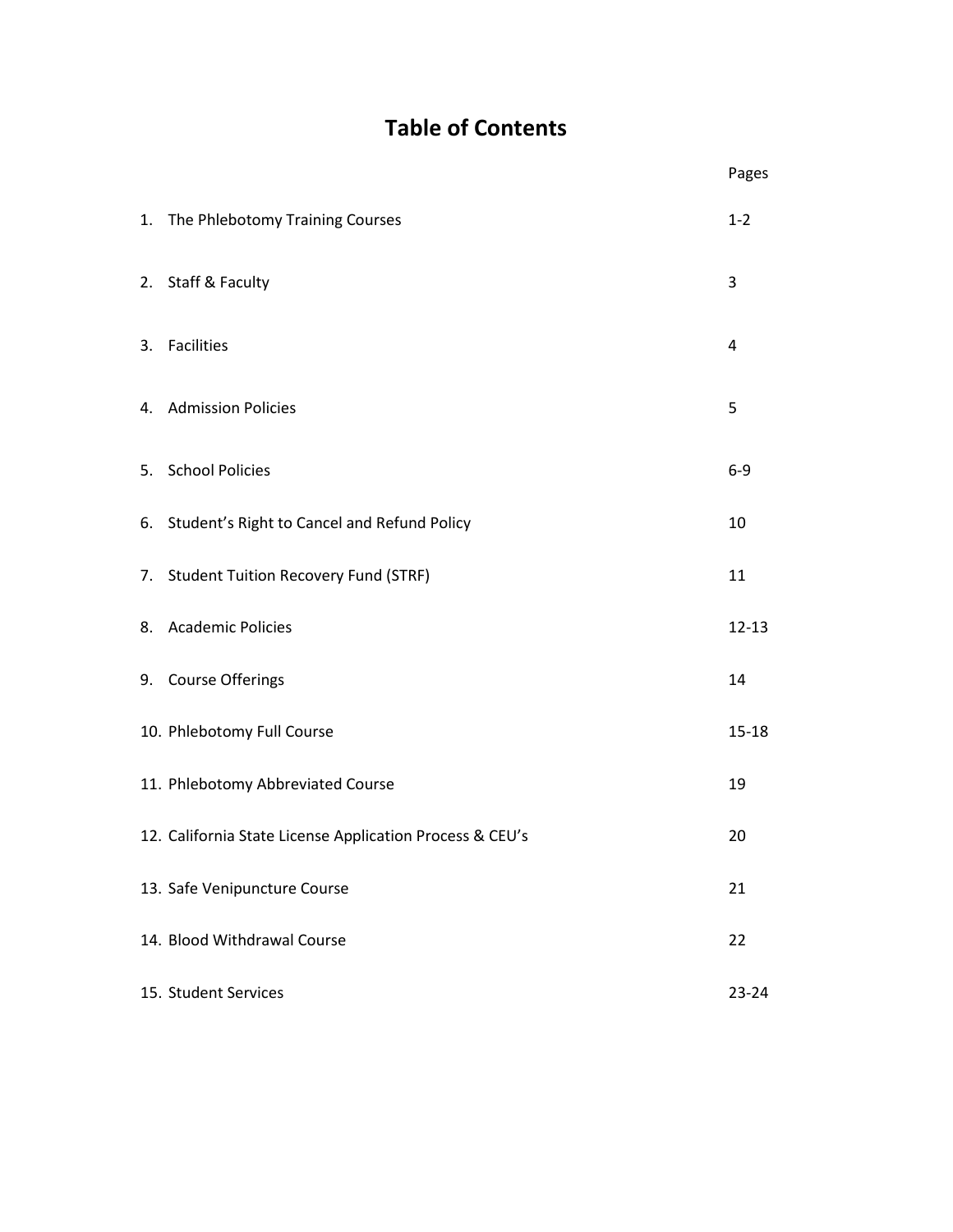#### **THE PHLEBOTOMY TRAINING COURSES**

The Phlebotomy Training Courses are designed to prepare students for state certification in phlebotomy and an entry level position in healthcare. Admission requirements for the Phlebotomy Training Courses we offer are largely defined by state of California Department of Public Health (CDPH) for licensed phlebotomists.

#### **Mission and Objectives**

PhlebotomyU is committed to enhance students' careers, meets the needs of healthcare providers and improve patient care by providing high quality, cost effective phlebotomy education through industry leading curriculum, current technology and extensive hands on experience.

The goal of our Phlebotomy Training Programs is to expand the knowledge and skills of prospective and currently employed healthcare professionals in the performance of blood withdrawal and to educate these professionals on the most recent trends in blood analysis and clinical laboratory medicine. These courses are designed to provide students with the skills and knowledge necessary to work in variety of medical settings including: Clinical Laboratories, Hospitals, Clinics, Physician's Offices, Blood Banks and much more.

The success of the training as well as the students is measured by the following parameters:

- (1) The number of students who enroll and the percentage of students that graduate
- (2) Student success on national exams (if applicable)
- (3) The percentage of students who find jobs and careers that contribute to healthcare delivery in their community

Students will explore practical phlebotomy with an emphasis on understanding various venipuncture foundations, practices and general phlebotomy procedures that are applied in the work place. All lecture information will cover basic and advanced phlebotomy skills in these areas:

- Basic and advance laboratory terminology and definitions
- Physician requisition forms
- Common laboratory test, tube colors and departments
- General specimen collection and processing procedures
- Common test names and their practical usages
- Vein locations for routine and advance blood draws
- Blood drawing procedures
- Special considerations, pre-analytical sources of error in specimen collection
- Appropriate response to patient complications resulting from a phlebotomy procedure
- General patient instructions for specific procedures
- Permissible procedure limits regarding the care and preparation of common blood test
- Universal Precautions and safety procedures
- Basic and advanced infection control
- The prevention of nosocomial infections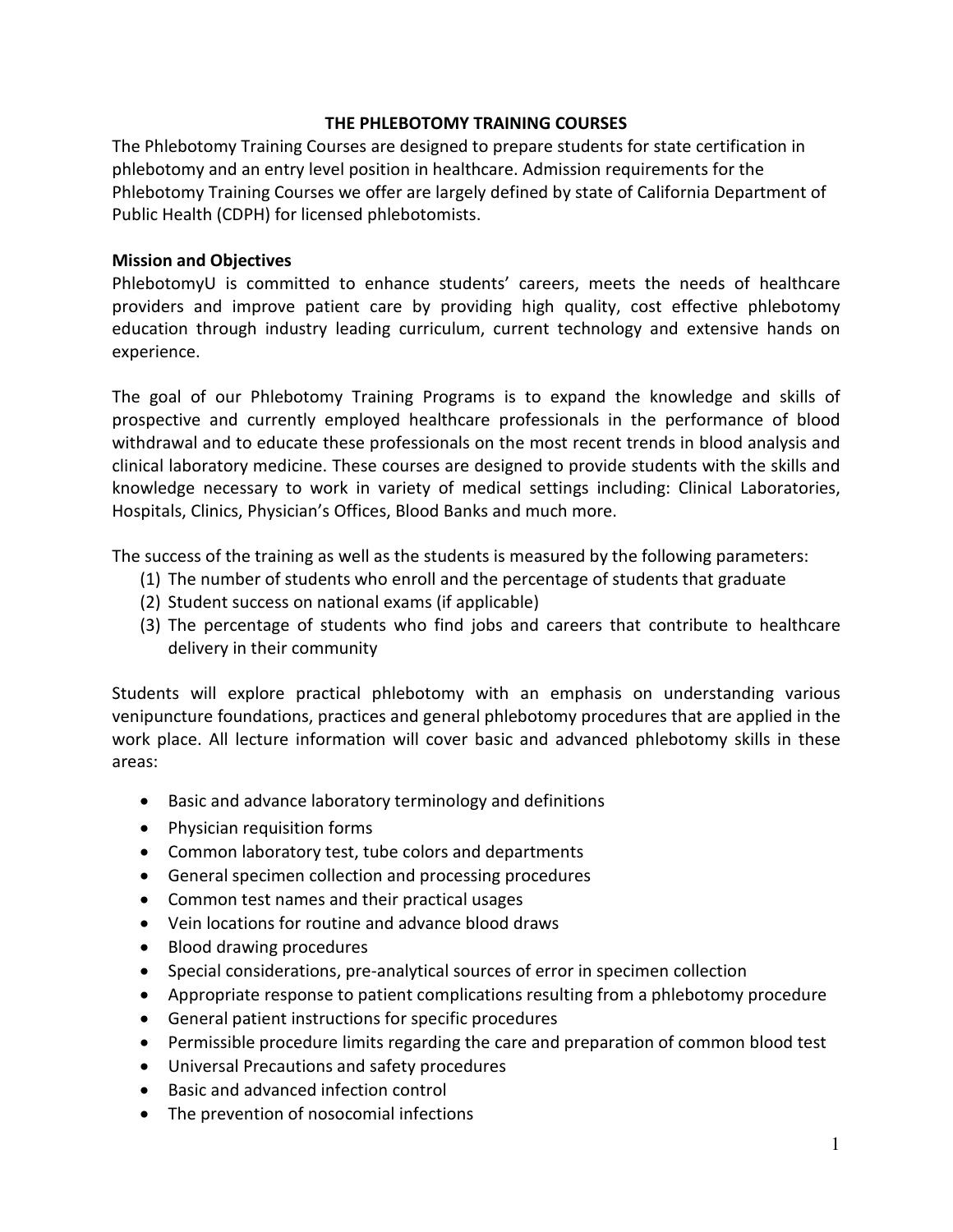Students will explore pertinent anatomy and physiology of body systems with an emphasis on the circulatory system and anticoagulation theory. Students will learn the importance of proper patient identification and its impact on quality assurance in the medical setting. Students will also practice proper waste disposal techniques (i.e. appropriate needle disposal sharps and biohazard waste).

The course covers a broad spectrum of concepts and skills involving not only academic and scientific training, but also the acquisition of clinical and critical thinking skills. Hence, students will simulate role play of both phlebotomist and patient. This will allow each student to gain the practical skills necessary to properly perform their techniques, and at the same time, develop a deeper understanding of the patient experience.

It is important that all health care professionals demonstrate a high standard of professionalism. This is often done through meeting the moral, confidential and ethical standards of the healthcare facility. Thus, students will learn: how to work together to achieve common workrelated goals, proper patient etiquette, basic concepts of communication, stress management, ethics and legal implications pertaining to phlebotomy.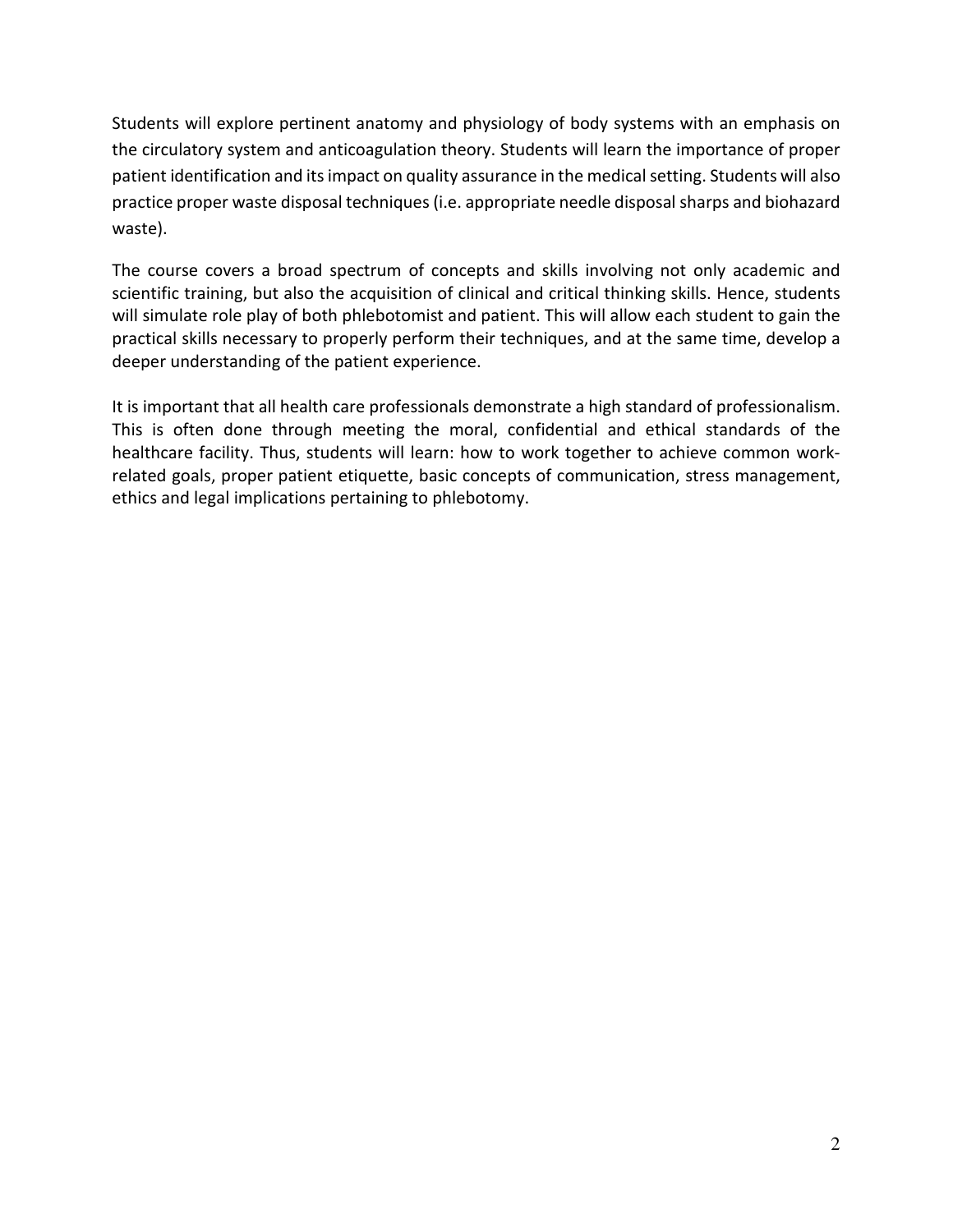#### **ADMINISTRATION**

## Preston Plumb **President and CEO**

Terry Jordan **Phlebotomy Program Manager**

Tiffany Tacdiran **Phlebotomy Program Coordinator**

Thomas Borrer **Marketing Specialist**

## **PHLEBOTOMY PROGRAM FACULTY**

Otis L. Stitt, CLS, MPH **Director of Phlebotomy**

Terry Jordan, CPT I, MPH **Lead Phlebotomy Instructor**

Tammy Marshall, CPT I **Lead Practical Instructor**

Nikki Helms, CPT I **Didatic Instructor**

Thomas Borrer, CPTI **Assistant Instructor**

Correna Bustin, CPT I **Assistant Instructor**

Jaime Murrell, CPT I **Assistant Instructor**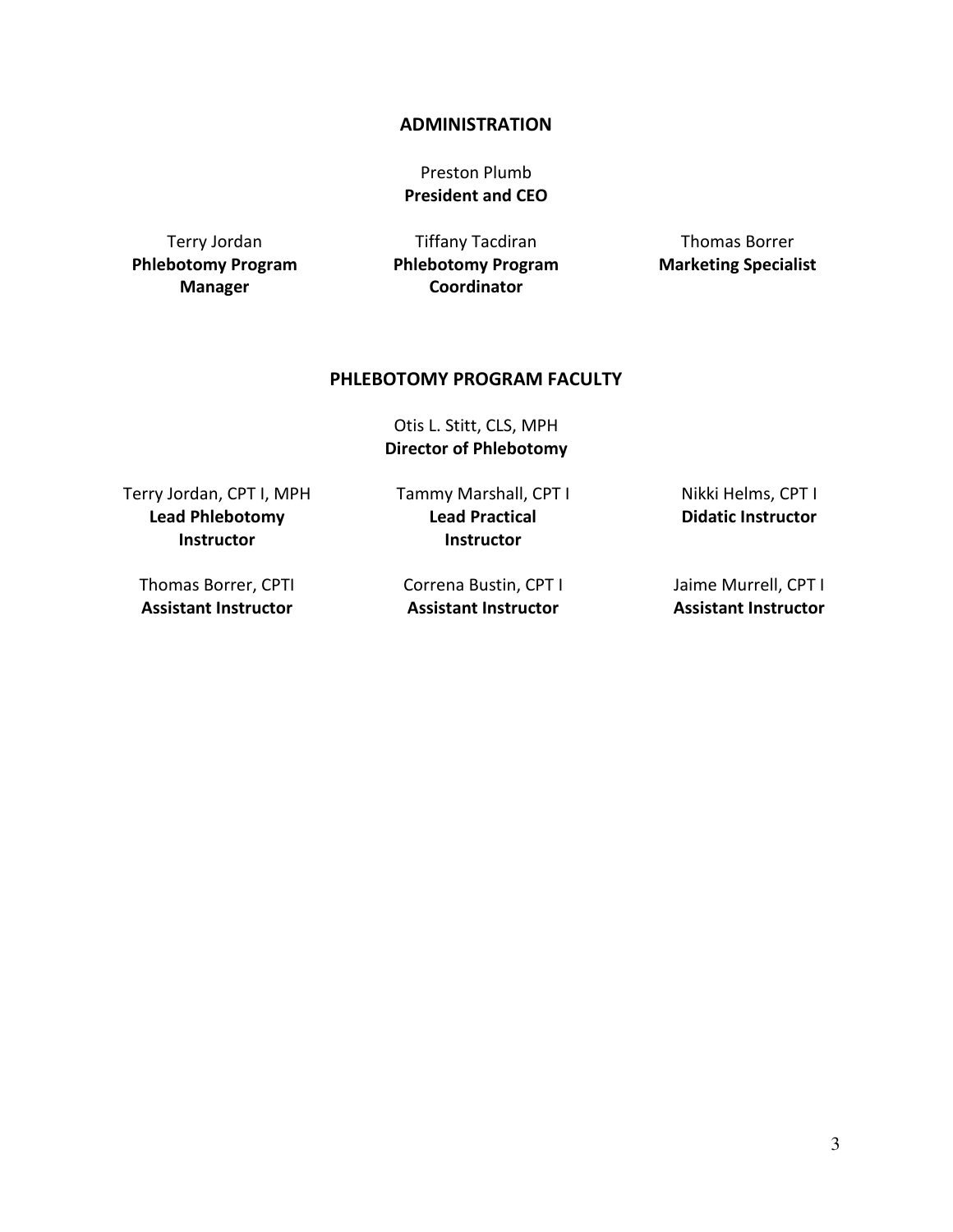## **FACILITIES**



PhlebotomyU has sufficient facilities and equipment to support the achievement objectives of all the courses and educational programs in which students are enrolled. Our facilities, which include heating and cooling, ventilation, lighting, classrooms, laboratories, and campus environs, are well-maintained.

All instruction for courses offered by PhlebotomyU is held on our main campus at 3500 5th Avenue, Suite# 203, San Diego, CA 92103.





These facilities include spacious classrooms that include blood draw stations, fully equipped and designed for students to simulate on-the-job training. These stations can include phlebotomy chairs equipped with lock-in mechanisms to prevent falling and all necessary equipment and supplies required to perform phlebotomy procedures like antiseptic, gauze, Sharps container, tourniquets, vacutainer tubes, lancets, winged infusion sets, vacutainer needles and hubs, and personal protective equipment.



Combination of Butterfly and Syringe SystemsCombination of Butterfly and ETS System





Left to right: Syringe Transfer Device, Engineered Safety Device and Luer-lock needle and assembly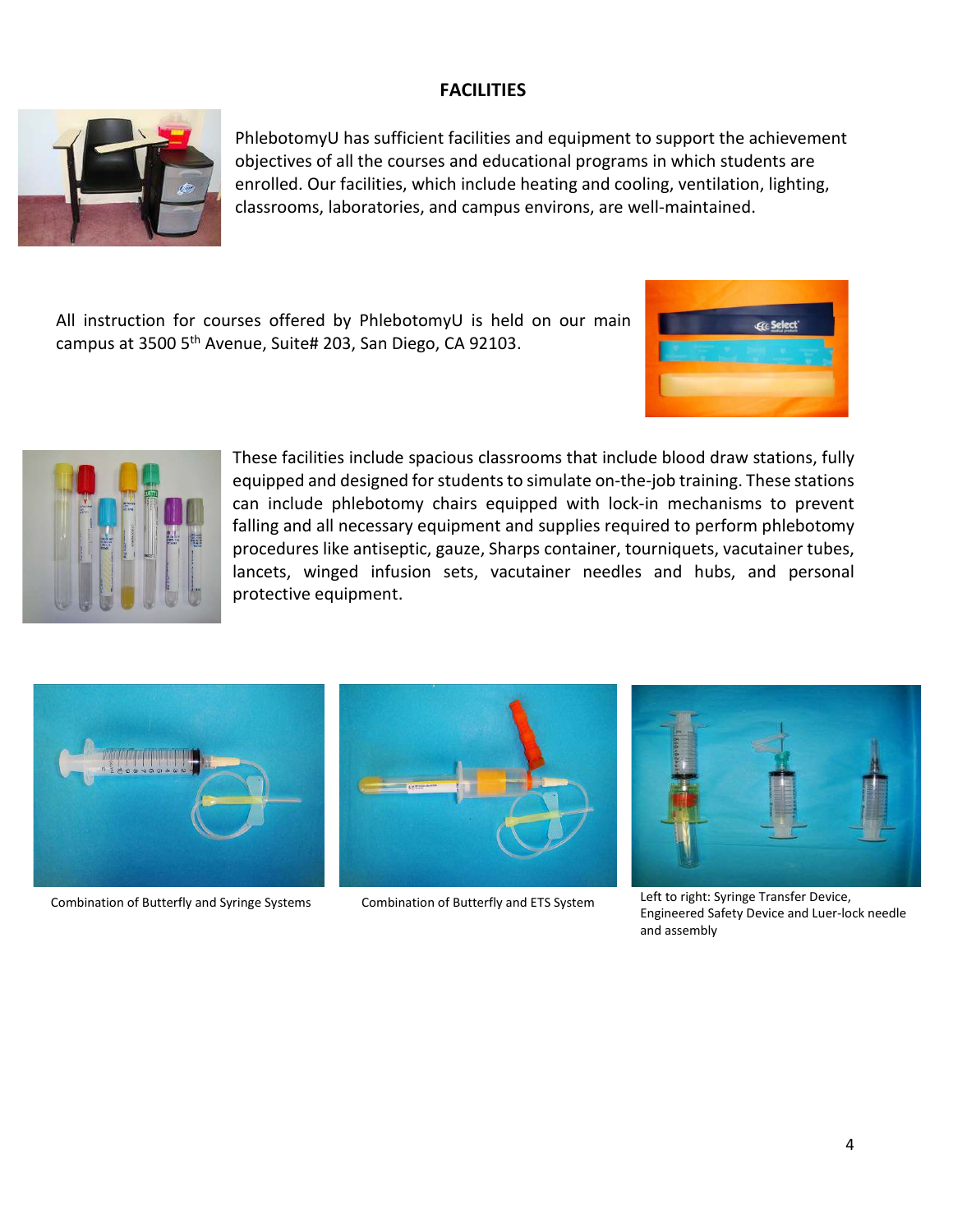## **Admission Policies**

PhlebotomyU has written admission standards for each of its educational programs. These standards are related to the specific program and ensure that no student will be admitted who is unqualified.

**All instruction in the phlebotomy course is only available in English.** Therefore, proficiency in the English language is a requirement for admission to any of the phlebotomy courses offered. Students who speak English as a second language may be required to pass an English Assessment Test. A student must achieve at least a 70% to pass.

Please note we do not provide visa services to foreign students and will not vouch for student status or any associated charges.

Due to the requirements set by the California Department of Public Health, we cannot accept ATB (ability to benefit) students into the Phlebotomy Training Program.

## **Credit for Prior Experiential Learning**

PhlebotomyU has not entered into an articulation or transfer agreement with any other college or university for the transfer of credits. Similarly, we do not award credit for prior experiential learning, credit earned at other institutions in phlebotomy nor credit earned through challenge examinations and achievement tests.

## **Notice Concerning Transferability of Credits and Credentials Earned at our Institution**

The transferability of credits you earn at PhlebotomyU is at the complete discretion of an institution to which you may seek to transfer. Acceptance of the certificate you earn in the Phlebotomy Training Program is also at the complete discretion of the institution to which you may seek to transfer. If the certificate that you earn at this institution is not accepted at the institution to which you seek to transfer, you may be required to repeat some or all your coursework at that institution. For this reason, you should make certain that your attendance at this institution will meet your educational goals. This may include contacting an institution to which you may seek to transfer after attending PhlebotomyU to determine if your certificate will transfer.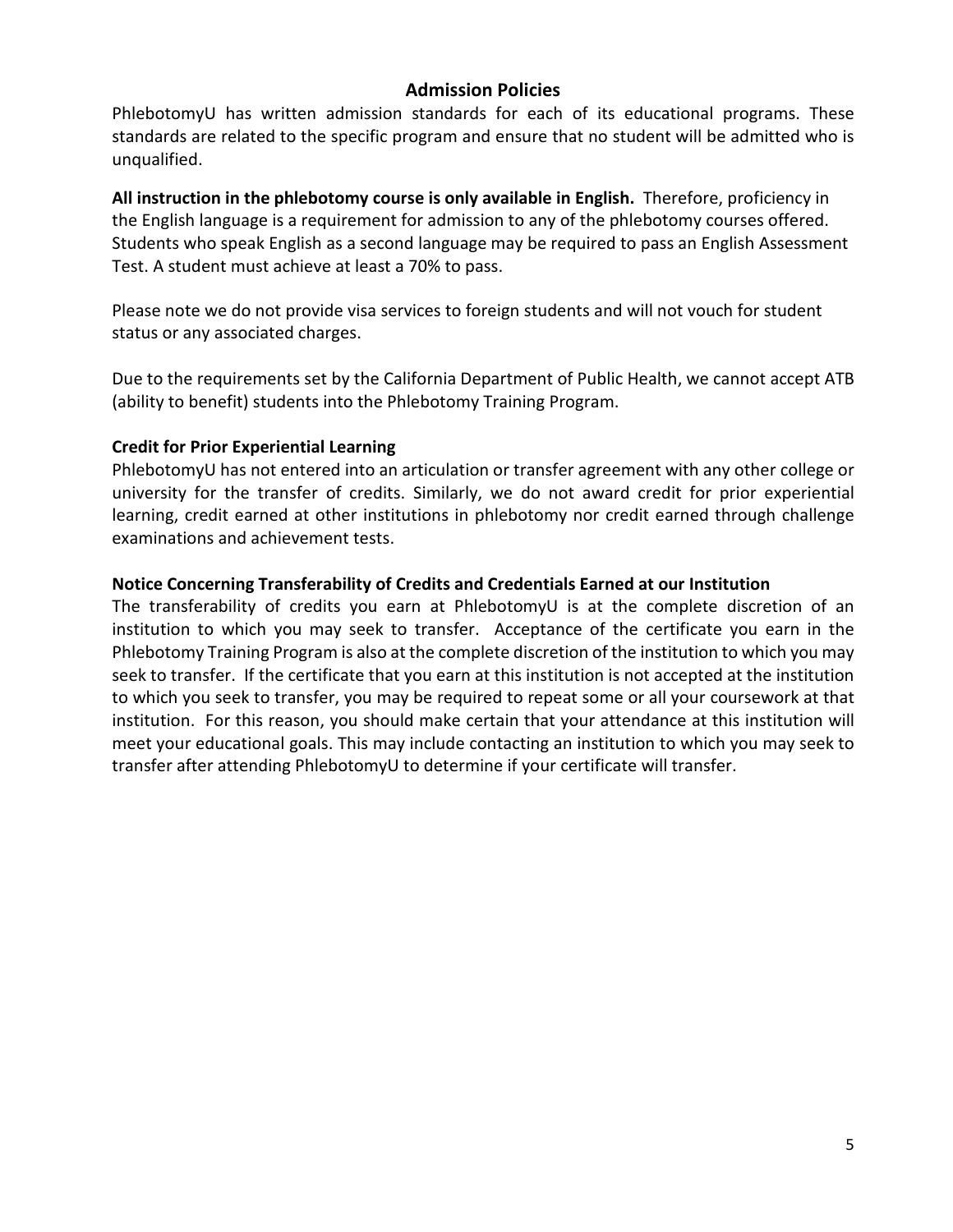## **SCHOOL POLICIES**

## **Attendance Policies**

*Students are expected to attend all classes of the course.* Attendance is important but is the responsibility of each student. There will be material discussed in class that is not in the text and can be included on the exams. The student is responsible to obtain any material missed due to an absence.

*Students are expected to report on time.* A grace period of fifteen minutes shall be applied and anything beyond that will be considered tardy. Three occurrences of tardiness and/or early departure will be considered an unexcused absence. Students will need to discuss with an administrator if a make-up class will need to be scheduled.

Students with up to 2 absences will be issued a verbal warning along with a makeup schedule for the classes missed. Students that accrue three or more absences will be excluded from the current course but may be re-instated to a subsequent class. Additional fees may apply. Students may be accredited hours completed from the previous class.

- An excused absence is defined as an absence for a valid reason that was pre-approved by the school office or absence due to illness provided the student presents a doctor's note
- Students are required to call and inform the school office for any foreseen absences or tardiness
- Make-up classes for absences are to be arranged with the administration office

Students will be allowed to have a break time of 10-15 minutes at the midpoint of their training hours.

## **Bar from Attendance**

Students may be barred from attendance for failure to:

- 1. Comply with PhlebotomyU's policies
- 2. Respond to official notices
- 3. Settle financial obligations when due

#### **Leave of Absence**

PhlebotomyU understands that life events may require the students to modify class enrollment and schedules. A student may provide a written request for a leave of absence up to a maximum of 30 days, unless otherwise discussed with an administrator. The request should include the reason for the leave of absence and the amount of time required. If approved, the student may be re-instated to a subsequent course upon their return.

If the student is using a third party for financial assistance, it is their responsibility to inform that organization of their leave of absence and to discuss any consequences that might occur as a result.

Notification of approval or denial will be returned to the student in writing within 48 hours. Unexcused leave of four or more consecutive classes will be taken as abandonment of the course.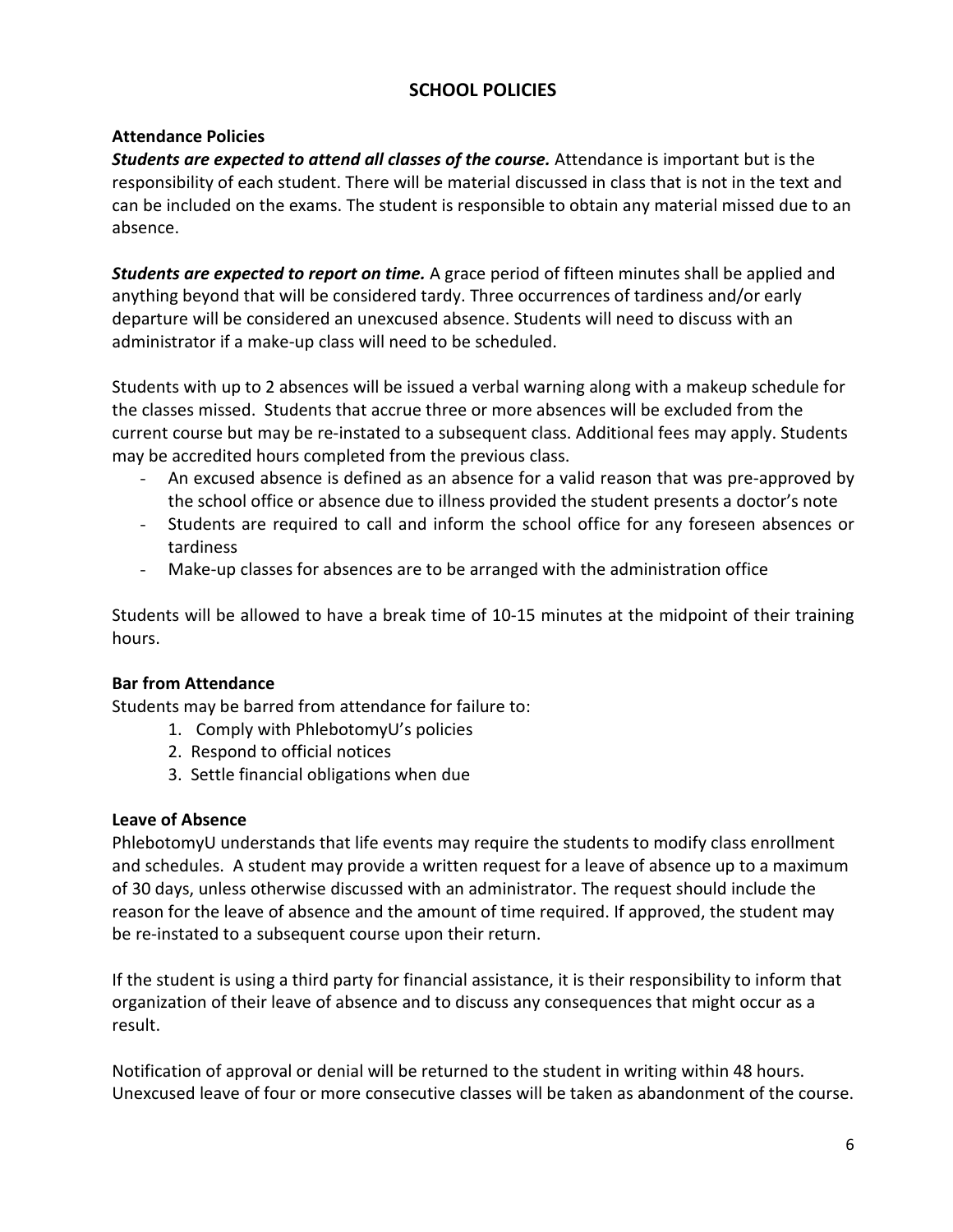## **Non-Discrimination Policy**

PhlebotomyU prohibits any type of discrimination or harassment based on race, ethnic group, national origin, religion, age, gender, sexual orientation, color, physical or mental disability, marital and/or veteran status.

#### **Smoking, Drugs and Alcohol Policy**

PhlebotomyU prohibits smoking in the facility as well as outside stairways. Sale of tobacco products at our facility is also prohibited. We prohibit the use and distribution of illicit drugs and alcohol by students and employees.

#### **Visitor Policy**

No one may visit a classroom during class hours without permission from the administration office. Students are not allowed to bring children to the classroom or laboratories while attending class.

#### **Behavior**

Students are required to conduct themselves in an appropriate behavior that is acceptable to PhlebotomyU's policies at all times.

Unacceptable behavior may include but is not limited to the following:

- Eating and/or drinking in restricted areas
- Repeated tardiness
- Use of vulgar or obscene words/actions
- Lack of cooperation
- Use of Cell phones or any other electronics during class
- Any behavior that may hinder other students from performing their duties

## **Personal Appearance and Dress Code Policy**

Students are to present a respectable appearance and dress in a manner that is appropriate for safety. If applicable, during the Laboratory Practical and Clinical Internship, students must adhere to the following:

- 1. Scrubs (any color is acceptable)
- 2. Closed toed shoes
- 3. Jewelry is acceptable, but must not interfere with the student's performance.
	- a. Fingernails should be clean and well-manicured. No artificial fingernails, nail jewelry or appliqués are permitted if there is any risk that they will inhibit safety or patient care
- 4. Tattoos, when visible, should not display sexual, violent or derogatory images or symbols

Students who do not meet the standards of this policy may be subjected to corrective action and may also be required to leave the premises. Any such leave will be considered as unexcused absences and will be in addition to any other appropriate corrective action.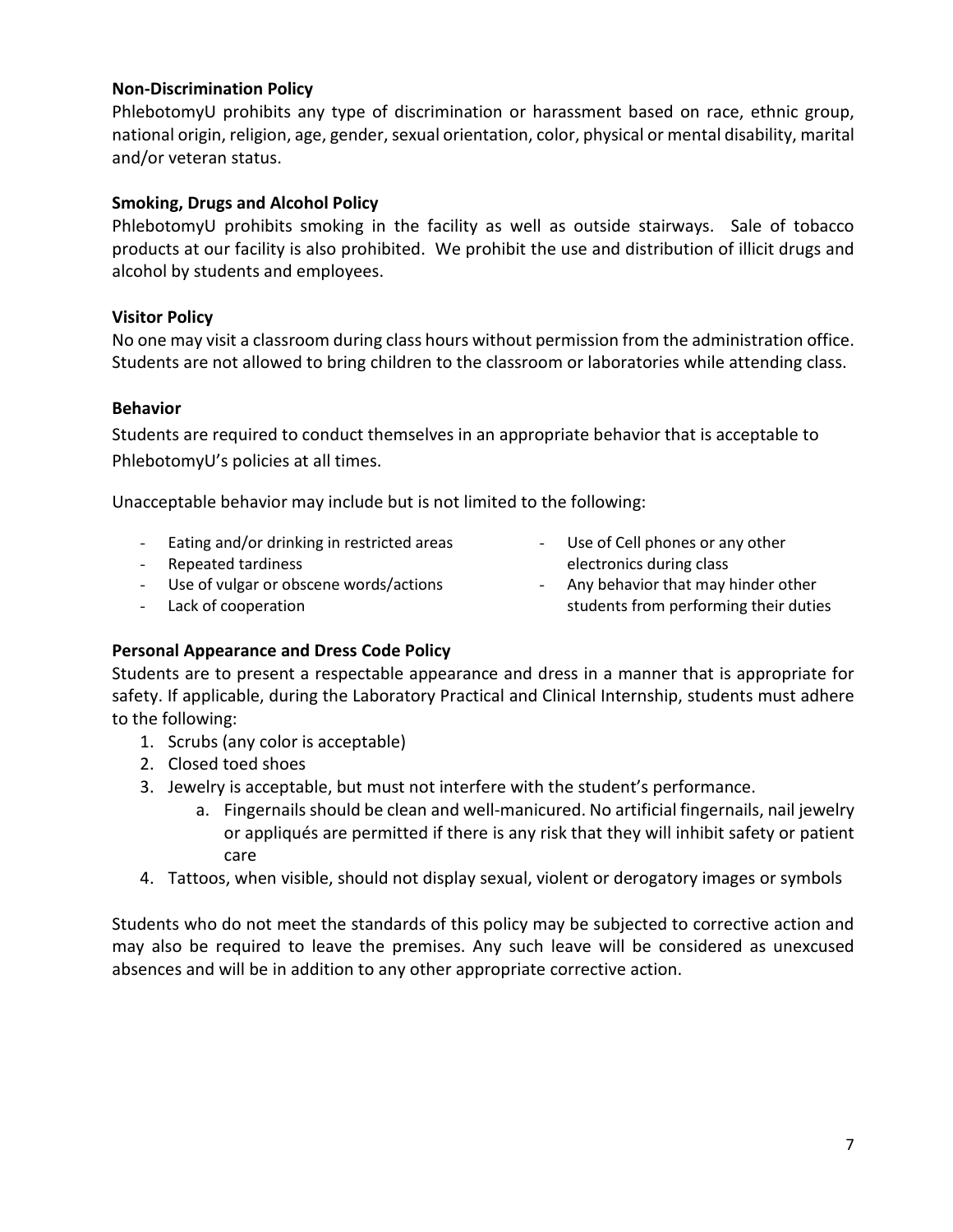## **Student Discipline Policy**

Students are expected to conduct themselves in a responsible manner that reflects ethics, honor and good citizenship. They are expected to be aware of PhlebotomyU's expressed policies and to abide by them. Students that do not comply with the policies and guidelines outlined by PhlebotomyU are subject to disciplinary action at our discretion. This may include:

- **Probation:** A written disciplinary probation is an official notice for a specified time during which a student may continue to attend classes but must demonstrate conduct that conforms to PhlebotomyU's standards of conduct.
- **Suspension:** A written disciplinary suspension is an official notice for a specified time during which a student must be removed from the facility and its courses. A student may be readmitted to the course after the specified time and must demonstrate conduct that conforms to PhlebotomyU's standard of conduct.
- **Dismissal:** A written notification of a student's dismissal from PhlebotomyU and its courses for an indefinite period. Re-admission to PhlebotomyU will require the specific approval of the President or President's designee and may be granted only under exceptional circumstances.

**Tuition and Fees:** Tuition for each course is specified in the course catalog. The total amount of tuition is due on or before the first day of class unless otherwise discussed with an administrator. In the case where a check is returned for insufficient funds, we reserve the right to exclude the student from the course. In case of multiple returned checks we may require the student to make future payments in cash or certified funds. We reserve the right to modify the course cost at anytime. In addition, we reserve the right to withhold certificates, diplomas and similar documents pertaining to training should the student fail to pay or comply with the signed Enrollment Agreement.

**Financial Assistance**: Students are responsible for the full amount of tuition and fees charged by PhlebotomyU even though they may be eligible for a loan, Veterans benefits, or other government or company-sponsored financial assistance. Students agree that eligibility for financial assistance under these programs is not controlled by PhlebotomyU, and makes no promise or representation that the student will be eligible to receive financial assistance or the amount of financial assistance.

PhlebotomyU participates in limited state financial aid programs. A few examples include Veterans Village of San Diego (VVSD), Department of Rehab (DOR) and MyCAA. The student will need to contact each individual facility to determine eligibility. There may be other programs not included on this list that PhlebotomyU can work with. Please inquire with the Administration staff for more information.

**Federal Student Loans:** Students at PhlebotomyU are not eligible for federal student loans. This institution does not meet the U.S. Department of Education criteria that would allow its students to participate in federal aid programs. If a student obtains a loan to pay for an educational program they will be responsible for repaying the full amount of the loan plus interest less the amount of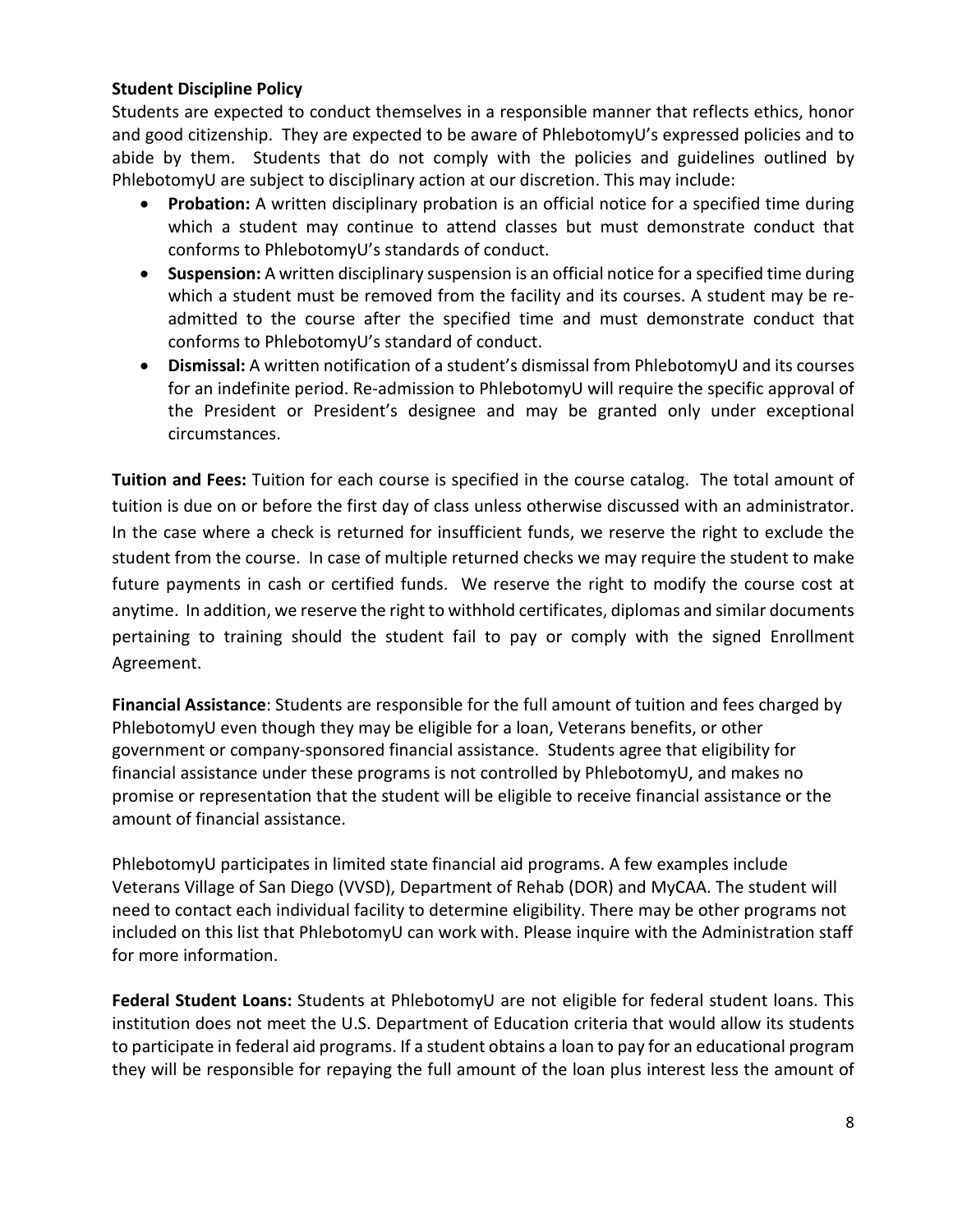any refund. If the student receives federal student financial aid funds, the student is entitled to a refund of the money not paid from federal financial aid funds.

**Veterans**: Many active duty military personnel, veterans, dependents of deceased or disabled veterans and reservists are eligible for Department of Veterans Affairs' educational benefits. If a student is a veteran, they agree that they will not enroll in any course offered by PhlebotomyU that was previously taken at another college or university for which they received benefits from the Veterans Administration. The student understands and agrees that they will be liable for any overpayment of Veterans' benefits if they do not comply. Students wishing to apply for programs administered by the Department of Veterans Affairs can obtain information on how to apply for their benefits by calling or visiting the Veterans' Affairs office.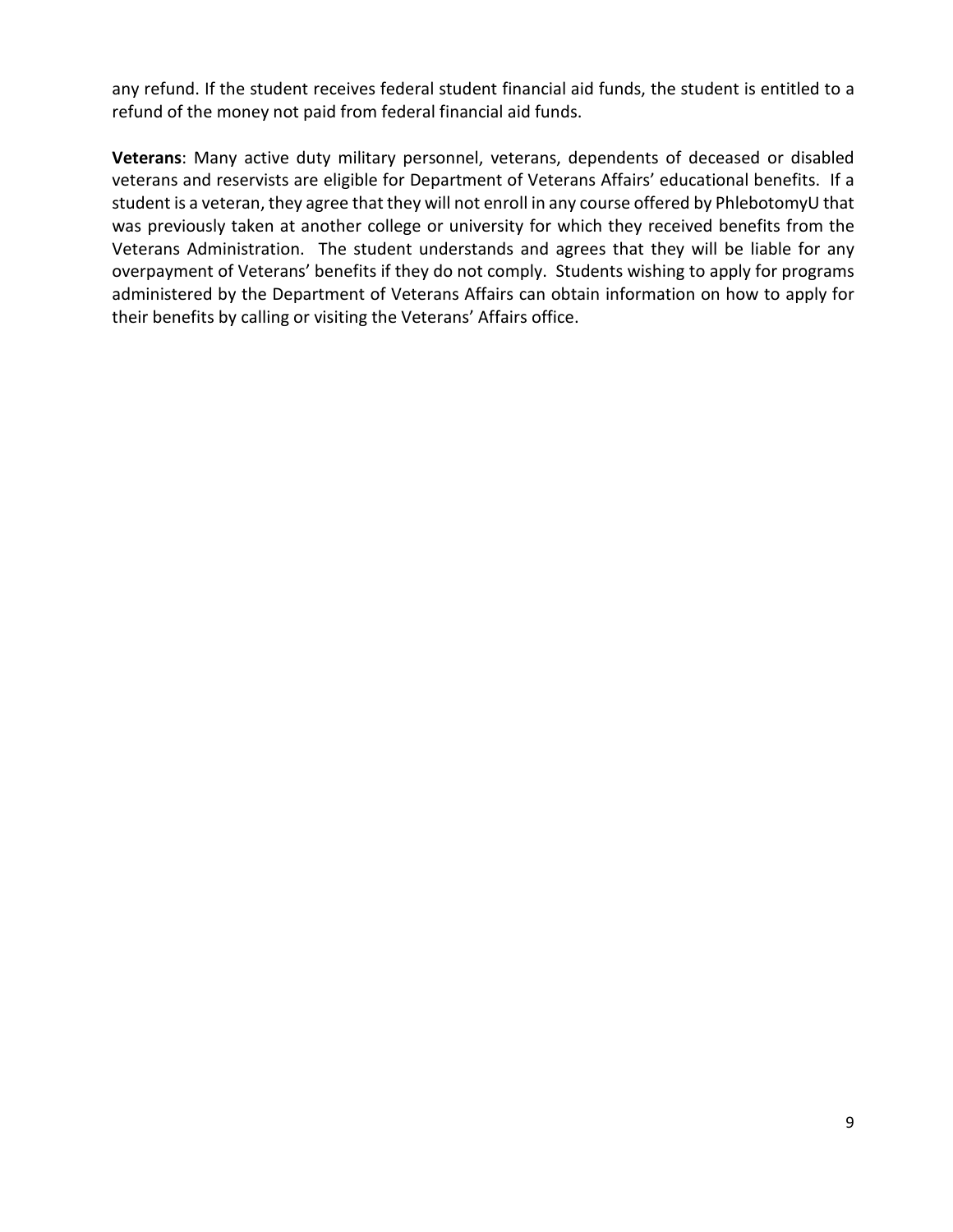## **STUDENT'S RIGHT TO CANCEL**

### **Refund Policy**

A student enrolled in the full Phlebotomy Training Program has a right to cancel the Enrollment Agreement and obtain a full refund of all charges, not including the registration fee nor any additional non-refundable charges, paid through attendance of the first class, or seven (7) days after enrollment, whichever is later. This is considered the **Cancellation Period**.

Should a student decide to withdraw after the Cancellation Period and has completed 60% or less of the course, they may be eligible for a partial refund. A student must provide a written notice of their decision to withdraw. The refund amount will be determined by a pro-rated hourly charge based on the number of hours attended and will not include the non-refundable registration fee nor any additional non-refundable charges paid. A refund will be transmitted to the student within 45 days of receipt of a written notice to cancel.

If a student completes more than 60% of the course, they will no longer be eligible for any type of refund.

Should the course be cancelled by PhlebotomyU, students will be provided written notice of such cancellation. A full refund of all charges, not including the registration fee nor any additional nonrefundable charges, paid through the date of notification will be transmitted to the student within 15 business days.

#### **Procedure for Cancellation**

Withdrawal from the course may be effectuated by a student's written notice of their decision to withdraw or by the student's conduct, including, but not necessarily limited to, a student's lack of attendance.

Written notification must be received by an administrator before the end of your Cancellation Period. The withdrawal notification letter should be addressed to the registrar and either e-mailed to info@PhlebotomyU.com or mailed to the following address:

> Registrar PhlebotomyU 3500 5th Avenue #203 San Diego, CA 92103

A refund will be transmitted to the student within 45 days of receipt of the written notice to cancel.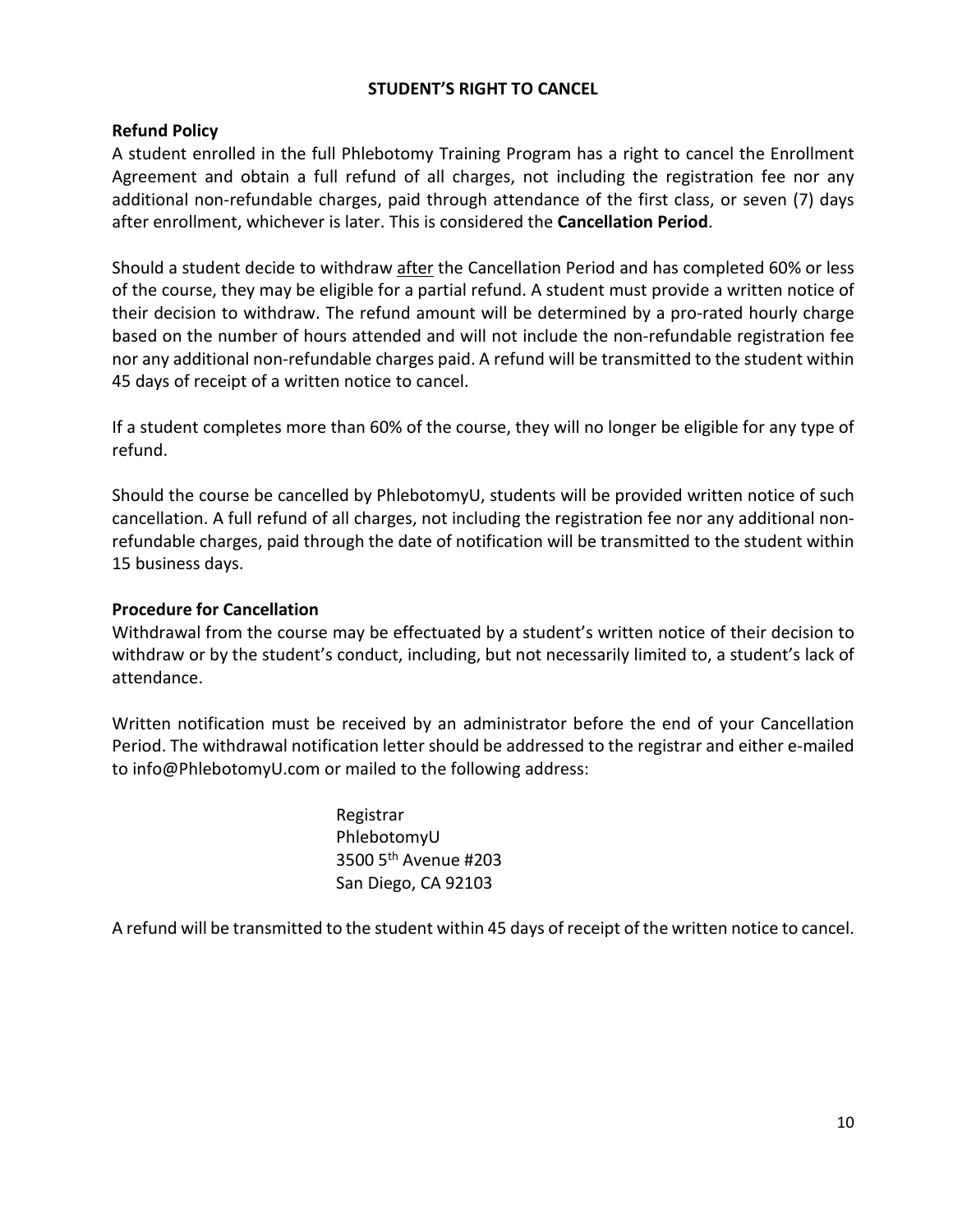## **STUDENT TUITION RECOVERY FUND (STRF)**

PhlebotomyU participates in the Student Tuition Recovery Fund (STRF). The State of California created the Student Tuition Recovery Fund (STRF) to relieve or mitigate economic losses suffered by students in educational programs who are California residents, or are enrolled in a residency program attending certain schools regulated by the Bureau for Private Postsecondary and Vocational Education.

You may be eligible for STRF if you are a California resident or are enrolled in a residency program, prepaid tuition, paid STRF assessment, and suffered an economic loss as a result of any of the following:

- 1. The school closed before the course of instruction was completed
- 2. The school's failure to pay refunds or charges on behalf of a student to a third party for license fees or any other purpose, or to provide equipment or materials for which a charge was collected within 180 days before the closure of the school
- 3. The school's failure to pay or reimburse loan proceeds under a federally guaranteed student loan program as required by law or to pay or reimburse proceeds received by the school prior to closure in excess of tuition and other costs
- 4. There was a material failure to comply with the Act or this Division within 30-days before the school closed or, if the material failure began earlier than 30-days prior to closure, the period determined by the Bureau
- 5. An inability after diligent efforts to prosecute, prove, and collect on a judgment against the institution for a violation of the Act

You must pay the state-imposed assessment for the Student Tuition Recovery Fund (STRF) if all of the following applies to you:

- 1. You are a student in an educational program, who is a California resident, or are enrolled in a residency program, and prepay all or part of your tuition either by cash, guaranteed student loans, or personal loans, and
- 2. Your total charges are not paid by any third-party payer such as an employer, government program or other payer unless you have a separate agreement to repay the third party.

You are not eligible for protection from the STRF and you are not required to pay the STRF assessment, if either of the following applies:

- 1. You are not a California resident, or are not enrolled in a residency program, or
- 2. Your total charges are paid by a third party, such as an employer, government program or other payer, and you have no separate agreement to repay the third party.

However, no claim can be paid to any student without a social security number or a taxpayer identification number.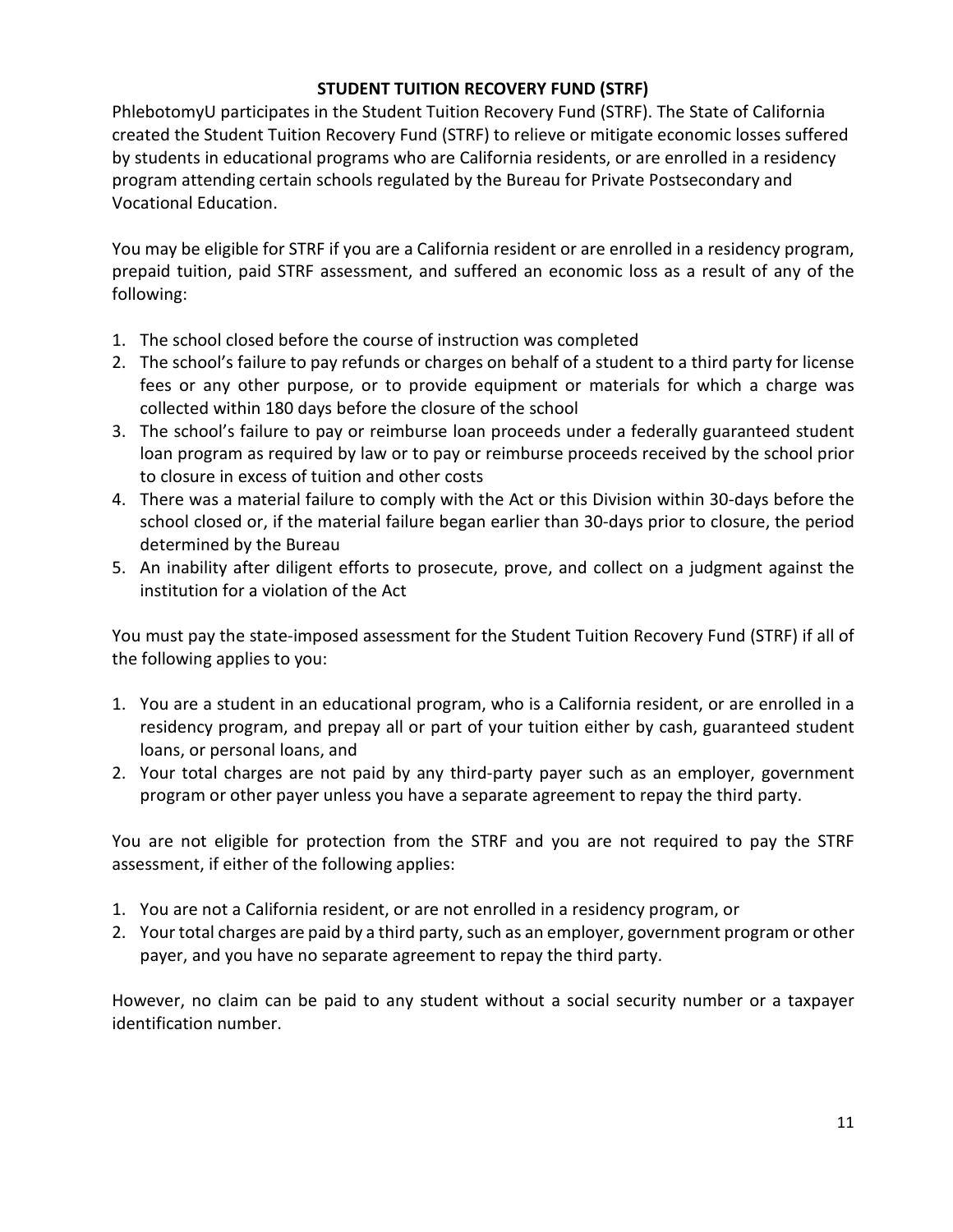## **ACADEMIC POLICIES**

## **Standard of Student Achievement**

The standard for student achievement is based on the standard letter grading system A-D, where a "C" grade is the minimum for passing (see chart below).

| А | 90-100% |
|---|---------|
| B | 80-89%  |
| C | 70-79%  |
| D | 60-69%  |

Students who fail to meet the minimum academic requirements will not be allowed to complete the current course but may be reinstated in a subsequent course. Additional fees may apply.

## **Academic Probation**

The students' academic progress is evaluated throughout the course. Students who are performing below a "C" grade are required to meet with the instructor. The Instructor will discuss the student's academic situation and may recommend remedial study. The student will be informed of their academic probation status and the possibility of being suspended or dismissed from the program unless improvement is observed.

## **Academic Grade Appellate Process and Grievance Procedures**

Appropriate faculty members at PhlebotomyU have the authority to establish course requirements and standards of performance for each of the educational programs offered. It is the faculty's responsibility to communicate course requirements and performance standards to students at the beginning of each course and to apply grading criteria in a timely and fair manner. Final grades submitted by the faculty are assumed to be accurate.

A student who has questions about a grade is encouraged to seek resolution by first consulting with the instructor. In cases where such an issue cannot be resolved at this level, the student may apply for a grade appeal.

## **Grade Appeal Procedure**

If a student believes that he or she has grounds for a grade appeal, the student may submit a written request to the administration office. Such a request must be submitted no later than 5 (5) days from the attempt to resolve the grade dispute with the instructor.

The letter of appeal will be reviewed by the President or President's designee and the student will be contacted with a final decision regarding the grade appeal. This decision will be final and cannot be appealed.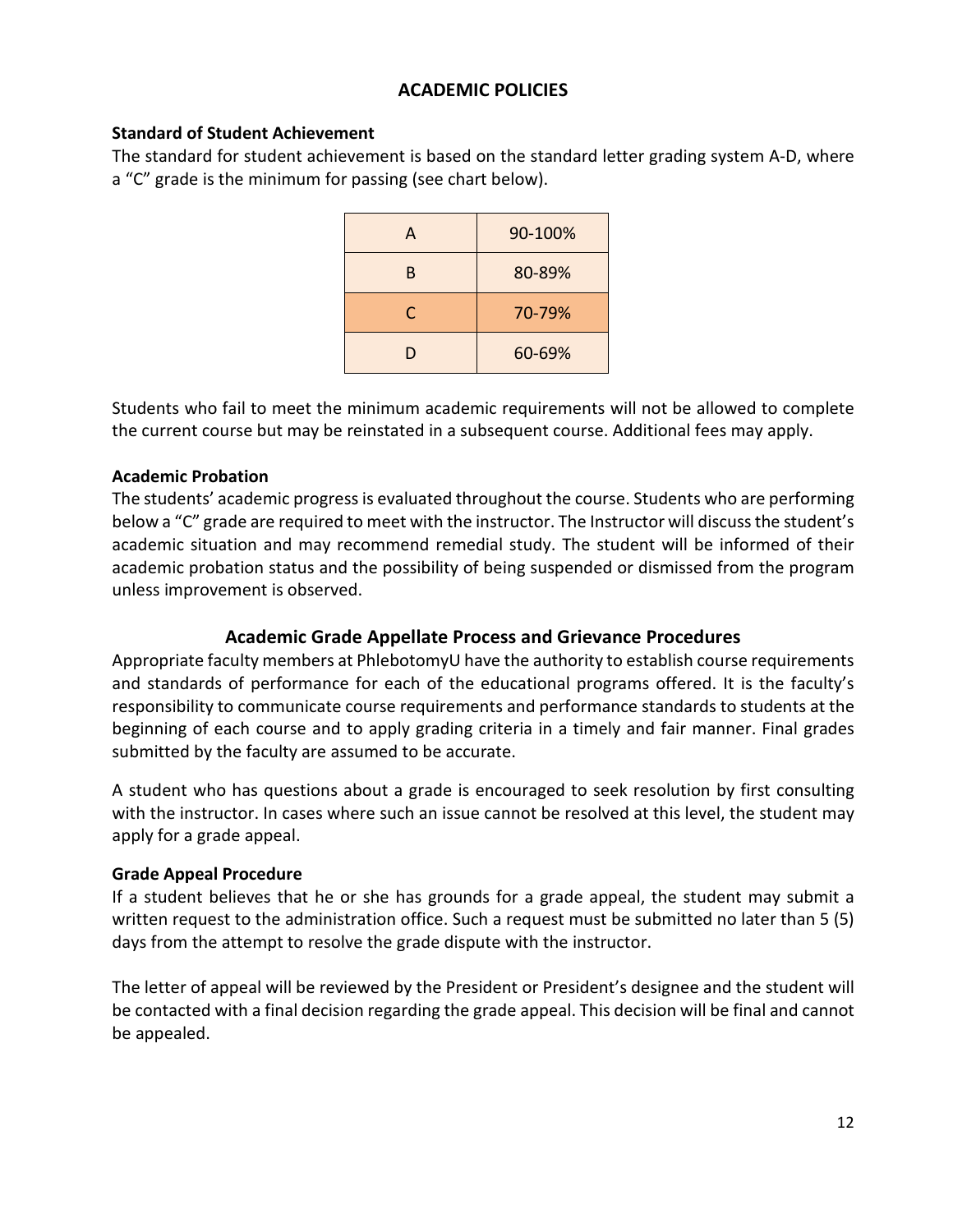## **Grievance Procedures**

PhlebotomyU encourages prompt reporting of complaints so that a rapid response can be made and appropriate action taken. Any student who feels they have been subjected to mistreatment, discrimination or harassment by a student or by PhlebotomyU through any of its employees, contractors, entities, policies, procedures or programs may file a complaint with the President of the institution.

PhlebotomyU encourages informal discussion between the parties directly involved in a dispute, and they may seek advice about how best to approach the President or to obtain other assistance, such as mediation. Students who believe that they have been subject of mistreatment of any kind including sexual harassment and unlawful discrimination have the right to file a formal written complaint if they believe informal resolution is not possible.

PhlebotomyU will strive to maintain confidentiality of all complaints, while keeping its responsibility to provide a safe environment for its students and employees. PhlebotomyU has a duty to review all complaints even if the student declines to file.

## **Procedure for filing a formal Complaint:**

- 1) Contact the administration office to schedule an appointment to discuss the grievance with the President or President's designee.
- 2) The grievance will be reviewed by the President or President's designee and the student will be contacted with a formal resolution or conclusion to the grievance.

If the student does not feel that their concern was addressed completely then another appointment will be arranged to discuss the concern.

If the issue remains unresolved after the above steps are taken, the student may refer to the Bureau for Private Postsecondary Education, Physical Address: 2535 Capitol Oaks Drive, Suite 400, Sacramento, CA 95833, [www.bppe.ca.gov](http://www.bppe.ca.gov/) Toll Free Telephone Number: [\(888\) 370-7589,](tel:(888)%20370-7589) Fax Number: [\(916\) 263-1897.](tel:(916)%20263-1897)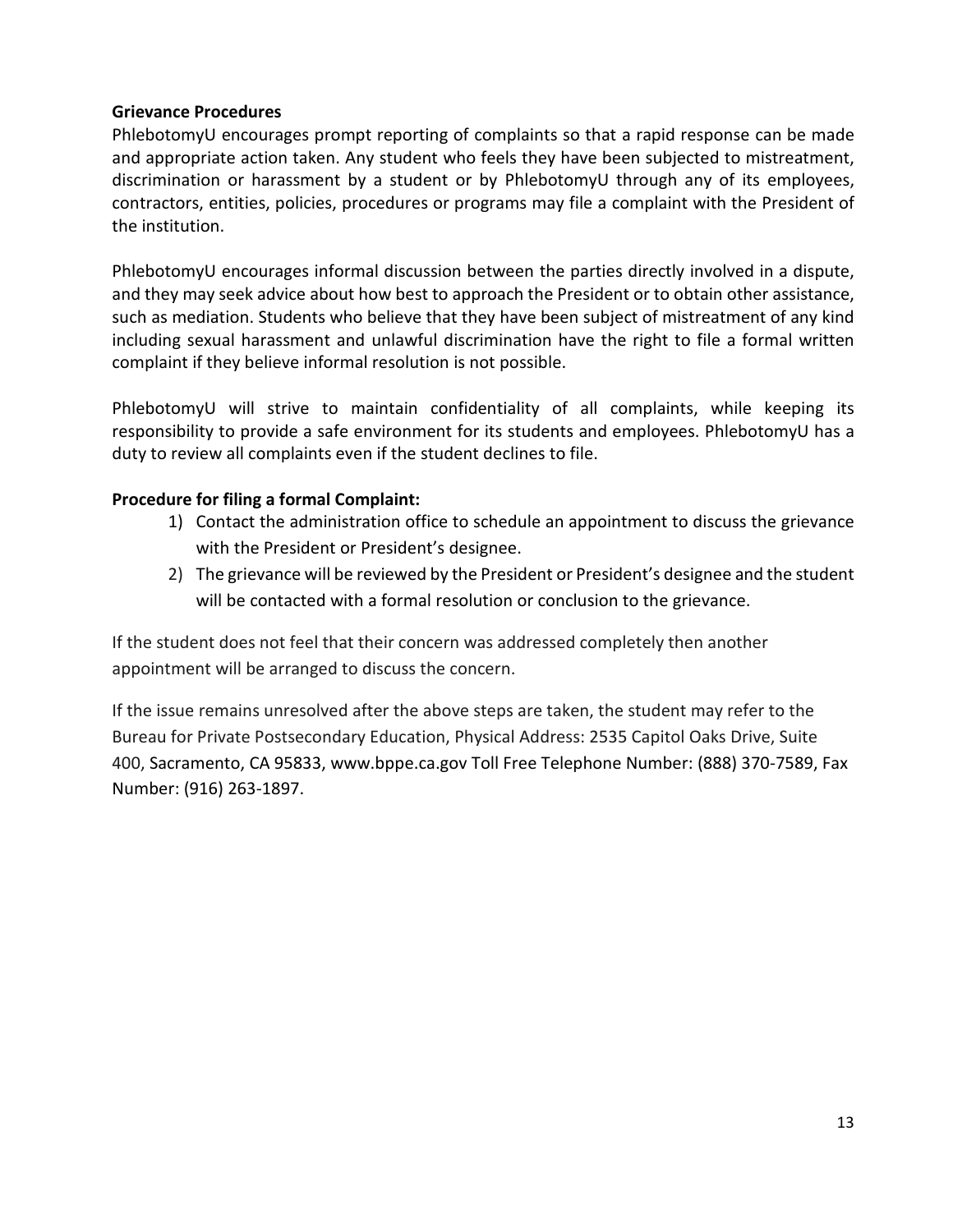## **Course Offerings Overview of Requirements for Phlebotomy Licensure Eligibility in California**

| Course                                   | <b>Phlebotomy Full Course</b>                                                                                                                                                                                                                                                                                                                                | <b>Phlebotomy Limited and</b><br><b>Advanced Course</b>                                                                                                                                                                                                                                                                               | <b>Phlebotomy Abbreviated</b><br>Course                                                                                                                                                                                                                                              |
|------------------------------------------|--------------------------------------------------------------------------------------------------------------------------------------------------------------------------------------------------------------------------------------------------------------------------------------------------------------------------------------------------------------|---------------------------------------------------------------------------------------------------------------------------------------------------------------------------------------------------------------------------------------------------------------------------------------------------------------------------------------|--------------------------------------------------------------------------------------------------------------------------------------------------------------------------------------------------------------------------------------------------------------------------------------|
| License                                  | Certified Phlebotomy<br>Technician I (CPT I)                                                                                                                                                                                                                                                                                                                 | <b>Certified Phlebotomy</b><br>Technician I (CPT I)                                                                                                                                                                                                                                                                                   | Certified Phlebotomy<br>Technician I (CPT I)                                                                                                                                                                                                                                         |
| Academic<br><b>Requirements</b>          | Must be a High school<br>graduate, pass GED or<br>equivalent                                                                                                                                                                                                                                                                                                 | Must be a High school<br>graduate, pass GED or<br>equivalent                                                                                                                                                                                                                                                                          | Must be a High school<br>graduate, pass GED or<br>equivalent                                                                                                                                                                                                                         |
| <b>Experience</b><br><b>Requirements</b> | <b>None</b>                                                                                                                                                                                                                                                                                                                                                  | More than 40 hours but less<br>than 1040 hours of on-the-<br>job Phlebotomy experience<br>within the past five years                                                                                                                                                                                                                  | At least 1040 hours or more<br>of on-the-job Phlebotomy<br>experience within the past<br>five years                                                                                                                                                                                  |
| <b>Training</b><br>Program               | Enroll and complete a CDPH<br>accredited Phlebotomy<br>Training Program.                                                                                                                                                                                                                                                                                     | Enroll and complete a CDPH<br>accredited Phlebotomy<br>Training Program.                                                                                                                                                                                                                                                              | Enroll and complete a CDPH<br>accredited Phlebotomy<br>Training Program.                                                                                                                                                                                                             |
| Program<br><b>Requirements</b>           | •Complete 40 hours of<br><b>Basic and Advanced</b><br>Didactic (classroom)<br>phlebotomy training<br>•Complete 40 hours<br>phlebotomy practice in a<br>clinical setting that<br>includes performance of<br>at least 50 venipunctures<br>and 10 skin punctures<br>and observation of<br>arterial punctures. of<br>practical training in a<br>clinical setting | •Complete 40 hours of<br><b>Basic and Advanced</b><br>Didactic (classroom)<br>phlebotomy training<br>•Complete at least 40<br>hours of experience in a<br>clinical setting in the last<br>5 years. This experience<br>must include at least 50<br>venipunctures and 10<br>skin punctures and<br>observation of arterial<br>punctures. | •Complete 20 hours of<br><b>Advanced Didactic</b><br>(classroom) phlebotomy<br>training<br>.Document completion of<br>at least 50 venipunctures<br>and 10 skin punctures<br>and observation of<br>arterial punctures.                                                                |
| Exam<br><b>Requirements</b>              | Must pass a National<br><b>Certification Examination</b><br>from a certifying<br>organization approved by<br>the CDPH.                                                                                                                                                                                                                                       | Must pass a National<br><b>Certification Examination</b><br>from a certifying<br>organization approved by<br>the CDPH.                                                                                                                                                                                                                | Must pass a National<br><b>Certification Examination</b><br>from a certifying<br>organization approved by<br>the CDPH.                                                                                                                                                               |
| Required<br><b>Documentation</b>         | •Certificate of Completion<br>from CDPH accredited<br><b>Phlebotomy Training</b><br>Program<br>•Completed California<br><b>Statement of Phlebotomy</b><br><b>Practical Training signed</b><br>by an MD, DO, PA, RN,<br>CLB, CLS or CPT.<br>·National Certificate from<br>a certifying agency<br>approved by the CDPH                                         | •Certificate of Completion<br>from CDPH accredited<br><b>Phlebotomy Training</b><br>Program<br>•Completed Letter of<br><b>Phlebotomy Experience</b><br>for California Certification<br>signed by an MD, DO or<br>CLB.<br>.National Certificate from<br>a certifying agency<br>approved by the CDPH                                    | •Certificate of Completion<br>from CDPH accredited<br>Phlebotomy Training<br>Program<br>•Completed Letter of<br>Phlebotomy Experience<br>for California Certification<br>signed by an MD, DO or<br>CLB.<br>.National Certificate from<br>a certifying agency<br>approved by the CDPH |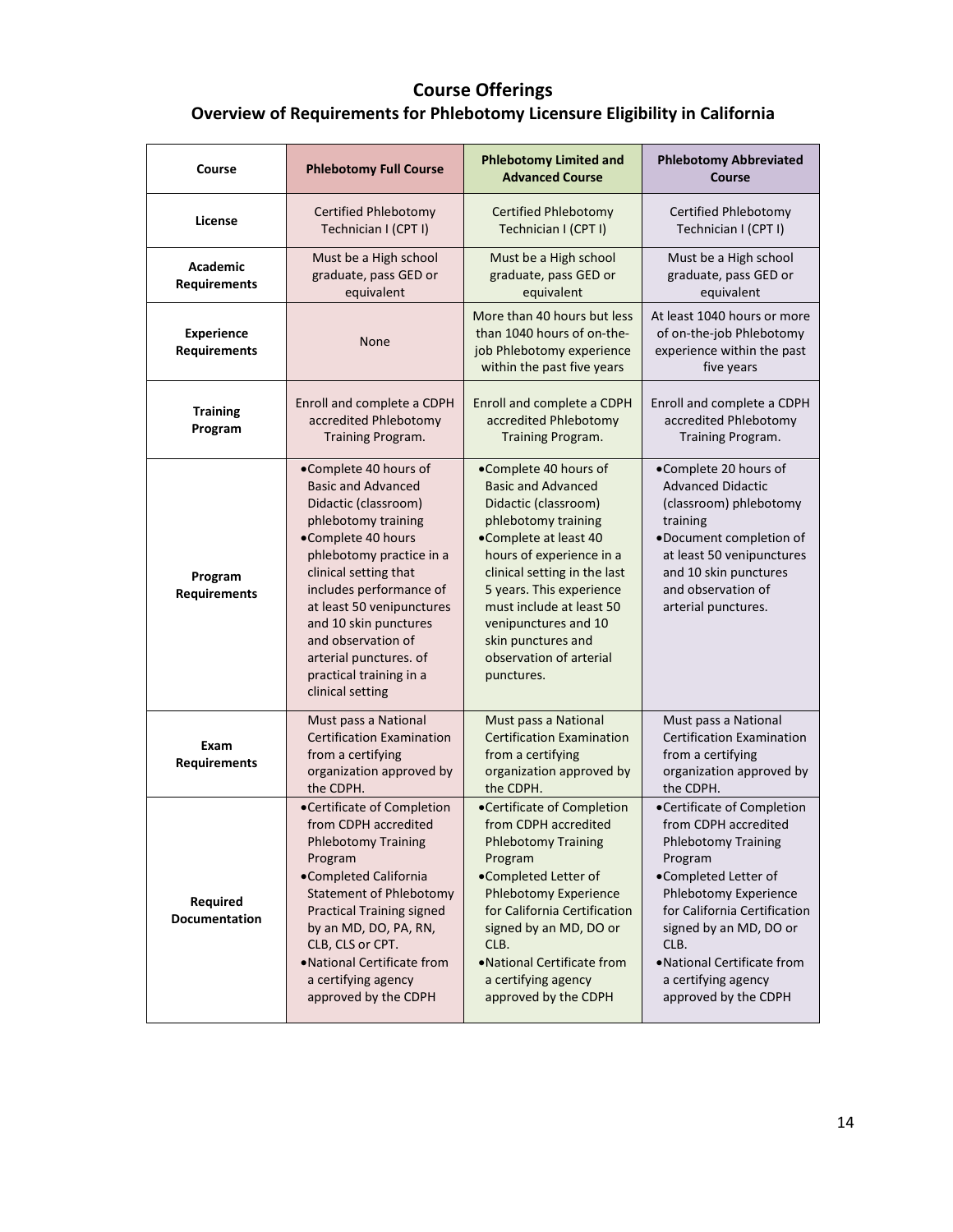## **PHLEBOTMY FULL COURSE (CPT I)**

This course is designed for individuals who possess a minimum high school education and have no experience in phlebotomy. This course includes all requirements for eligibility to become a Certified Phlebotomy Technician I (CPT I) in the state of California (SOC: 31-9097). A CPT I is authorized to do skin puncture and venipuncture blood collection.

The class will include the following:

- 1. **Phlebotomy 101** Consists of a total of 20 hours of didactic instruction in Basic Phlebotomy
- 2. **Phlebotomy 102** Consists of a total of 20 hours of didactic instruction in Advanced Phlebotomy
- 3. **Phlebotomy Laboratory Practical**

Consists of 40-60 classroom hours of applied phlebotomy where students are introduced to various blood-withdrawal devices and begin to develop skills and techniques in the art of phlebotomy

4. **Clinical Internship**

Consists of 40-120 hours spent in the clinical environment, at an affiliated medical facility, interacting with patients and other members of the healthcare team. During this segment, the student is expected to demonstrate proficiency in the use of various phlebotomy devices while obtaining blood samples from different categories of patients.

## **Failure to Begin Internship**

The clinical internship is offered within 30 days of classroom instruction. Unless otherwise discussed with an administrator, students who fail to begin the internship after 60 days of classroom instructions may be required to repeat the classroom practical sessions of the course to be re-evaluated by an instructor.

Students who begin and fail to complete their originally scheduled internship or students who have not been assigned an internship after 180 days (6 months) of classroom instruction due to missing requirements, student unavailability or lack of communication will forfeit the internship included in their tuition and may be required to repeat the classroom practical sessions of the course at an additional fee. An additional fee to reapply for a clinical internship may also apply.

Final examinations are given at the end of the Basic Didactic, Advanced Didactic and Laboratory Practical to ensure that each student has acquired sufficient information and knowledge to successfully pass the National Exam and complete their internship. Each test must be passed with a score of 70% or better.

Completion of classroom, laboratory practical and clinical internship constitutes the **FULL** CPT I program. Afterwards each graduate is awarded a state approved Certificate of Completion.

The minimum total number of clock hours required to complete this course is 120 hours.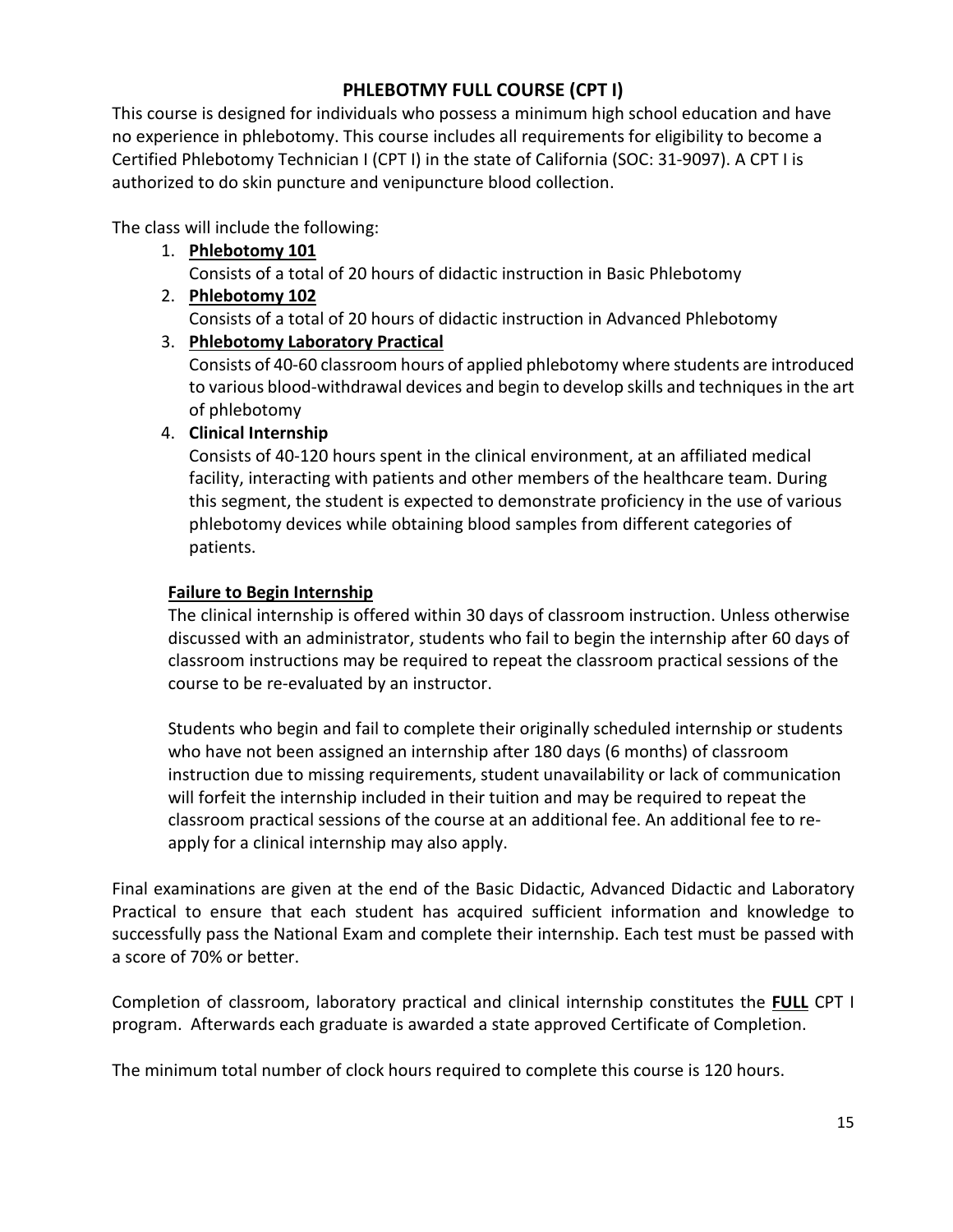## **COST OF TRAINING**

Phlebotomy Course Itemized List of Charges:

| 2. Registration Fee ----------------- (non-refundable) ----------------------------------\$150              |  |
|-------------------------------------------------------------------------------------------------------------|--|
|                                                                                                             |  |
|                                                                                                             |  |
| 5. Oversight & Evaluation (Career Counseling, Evaluation & Prep of Resume) \$150                            |  |
| 6. Background Check -----------------------------------(American Databank)------------- \$100               |  |
|                                                                                                             |  |
| 8. National Examination --------------------------------( <i>NCCT</i> )------------------------------- \$90 |  |
| 9. Student Tuition Recovery Fund -------------- (non-refundable) ----------------- \$-0-                    |  |
| Total charges for period of attendance -------------------------- \$2600                                    |  |

Additional Expenses Not Covered by Tuition or Registration Fee

| • Health Requirements (depending on individual's health providers) --------- \$100      |  |
|-----------------------------------------------------------------------------------------|--|
| • California State Phlebotomy License Application Fee --------------------------- \$100 |  |

Estimated schedule of total charges for the entire phlebotomy program ------------ \$2860

There are no charges paid to any entity that is not specifically required for participation in any of the courses offered by PhlebotomyU.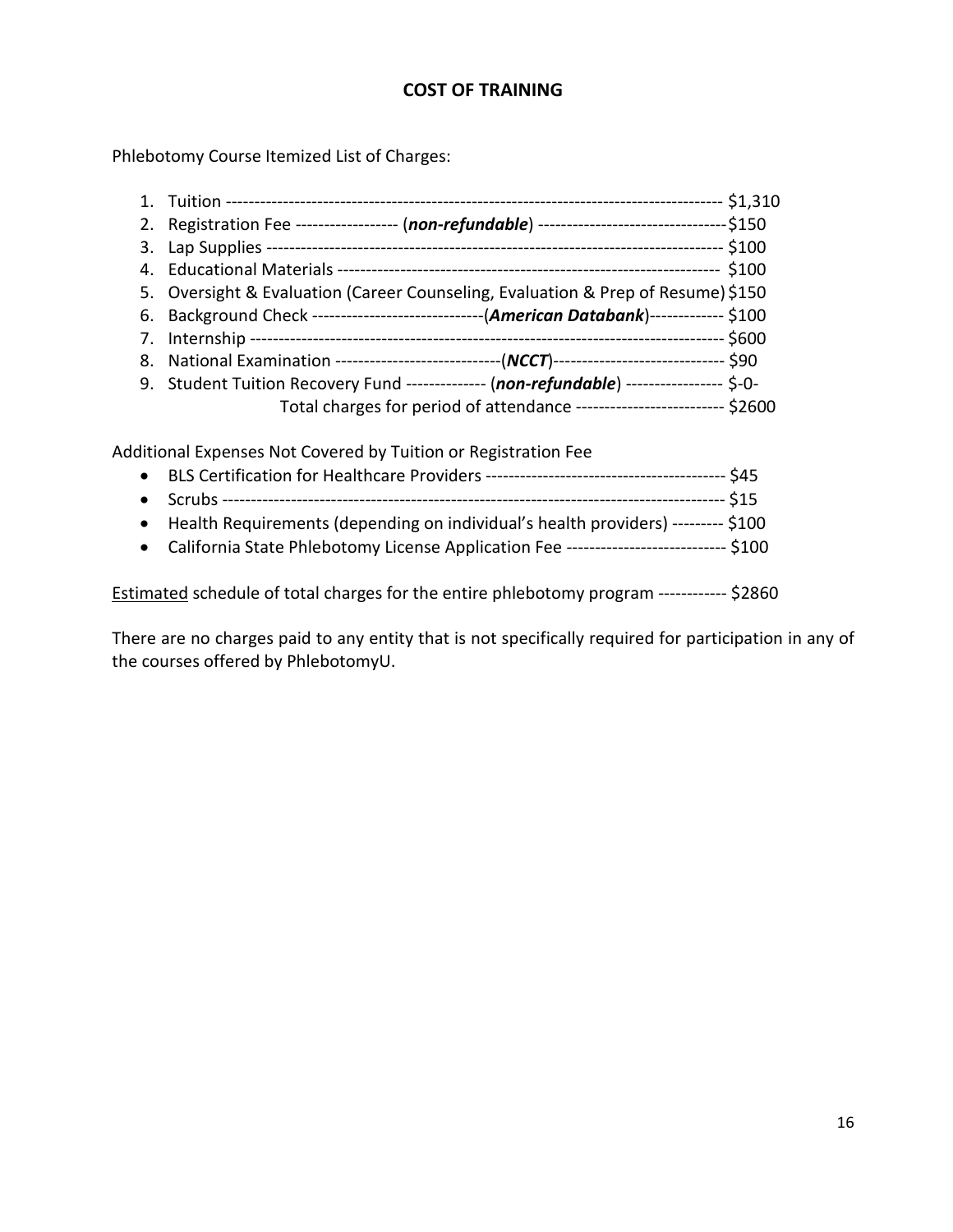#### **2018 PHLEBOTOMY FULL COURSE SCHEDULE**

#### **Weekdays (5 Weeks)**

Mondays thru Fridays: 8 AM – 12 PM

**January**

**Start Date:** January 8, 2018 **End Date:** February 9, 2018

**February**

**Start Date:** February 5, 2018 **End Date:** March 9, 2018 *\*Closed: 2/19/2018*

**March Start Date:** March 5, 2018 **End Date:** April 6, 2018

**April Start Date:** April 2, 2018 **End Date:** May 4, 2018

**May Start Date:** May 7, 2018 **End Date:** June 8, 2018 *\*Closed: 5/28/2018*

**June Start Date:** June 4, 2018 **End Date:** July 6, 2018

**July**

**Start Date:** July 2, 2018 **End Date:** August 3, 2018 *\*Closed: 7/4/2018* 

**August Start Date:** August 6, 2018 **End Date:** September 7, 2018

**September Start Date:** September 4, 2018 **End Date:** October 5, 2018 *\*Closed: 9/3/2018*

**October Start Date:** October 1, 2018 **End Date:** November 2, 2018

**November Start Date:** November 5, 2018 **End Date:** December 7, 2018 *\*Closed: 11/22/2018 to 11/23/2018*

**December Start Date:** December 3, 2018 **End Date:** January 4, 2019 *\*Closed: 12/25/2018 and 1/1/2019*

**Evenings (5 Weeks) Weekday Evening (5 weeks):** Monday – Friday**,** 5 PM – 8 PM

> **June Start Date:** June 4, 2018 **End Date:** July 6, 2018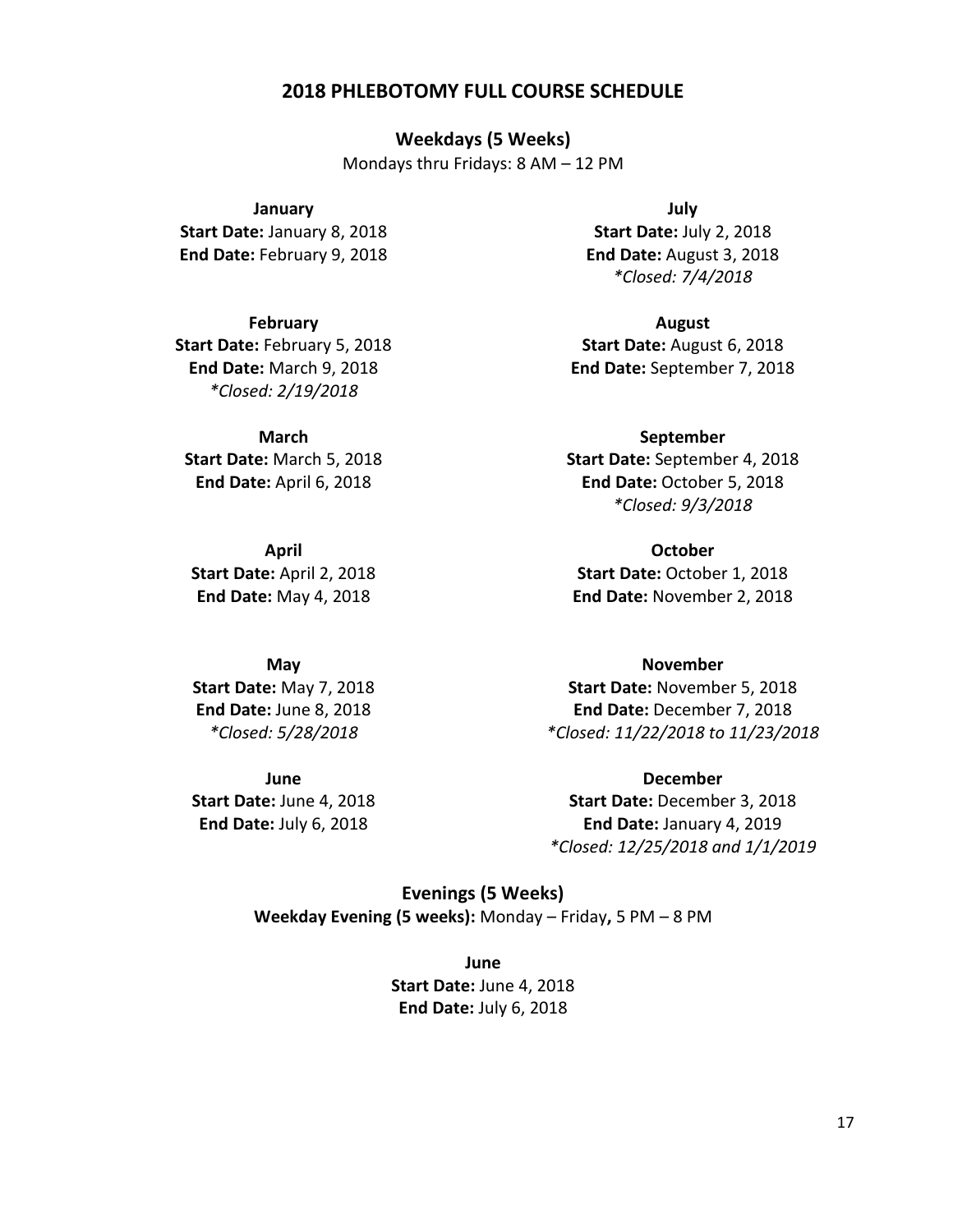## **Weekends (9 Weeks)**

Saturday and Sundays: 8 AM to 1 PM

**January/February Start Date:** January 6, 2018 **End Date:** March 4, 2018

# **March/April**

**Start Date:** March 3, 2018 **End Date:** April 29, 2018

**May/June Start Date:** May 5, 2018 **End Date:** July 1, 2018

**July/August Start Date:** July 7, 2018 **End Date:** September 2, 2018

### **September/October**

**Start Date:** September 1, 2018 **End Date:** October 28, 2018

#### **November/December**

**Start Date:** November 3, 2018 **End Date:** December 30, 2018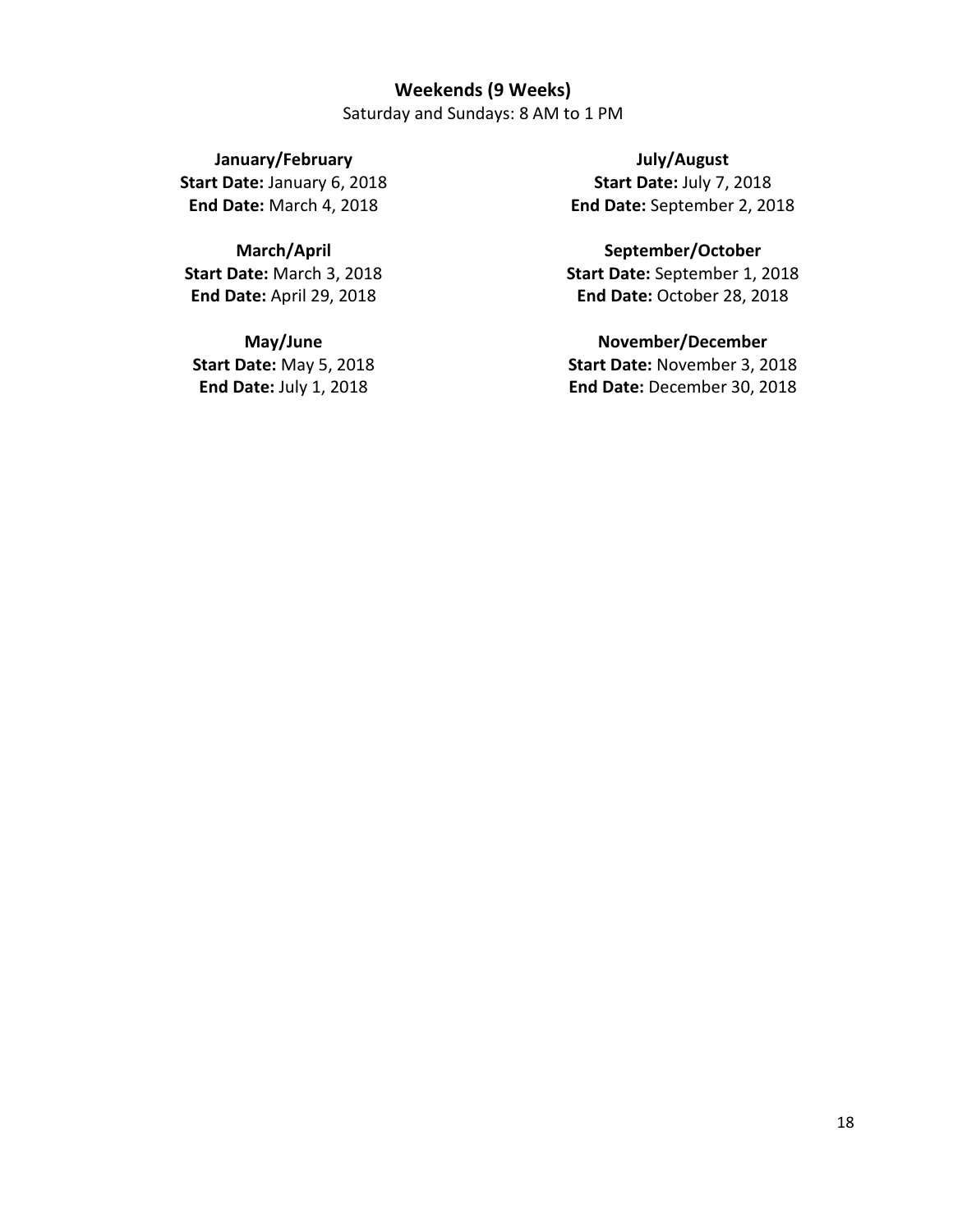## **PHLEBOTOMY ABBREVIATED COURSE**

This course is designed for individuals who possess a minimum high school education and have at least 1040 hours of on-the-job phlebotomy experience. This course includes most requirements for eligibility to become a Certified Phlebotomy Technician I (CPT I) in the state of California (SOC: 31-9097).

The class will include the Phlebotomy 102 class: 20 hours of Advanced Didactic. Final examinations are given at the end of the Advanced Didactic to ensure that each student has acquired sufficient information and knowledge to successfully pass the National Exam. The test must be passed with a score of 70% or better. Please note the National Exam fee is not included in the tuition of this course.

Completion of the classroom portion constitutes the full Phlebotomy Abbreviated Course. Afterwards the graduate is awarded a state approved FHS Certificate of Completion. The minimum total number of clock hours required to complete this course is 20 hours.

## **COST OF TRAINING**

Phlebotomy Course Itemized List of Charges:

|                                                                                                | \$375      |
|------------------------------------------------------------------------------------------------|------------|
| 2. Registration Fee ----------------- (non-refundable) ----------------------------------\$150 |            |
|                                                                                                |            |
|                                                                                                | <b>S50</b> |
| 5. Oversight & Evaluation (Career Counseling, Evaluation & Prep of Resume) \$75                |            |
| Total charges for period of attendance -------------------------- \$700                        |            |
|                                                                                                |            |

Additional Expenses Not Covered by Tuition or Registration Fee

- Scrubs ---------------------------------------------------------------------------------------- \$15
- National Examination -------------------------------(*NCCT*)------------------------------- \$90
- California State Phlebotomy License Application Fee ---------------------------- \$100

Estimated schedule of total charges for the entire phlebotomy program ------------ \$905

There are no charges paid to any entity that is not specifically required for participation in any of the courses offered by PhlebotomyU.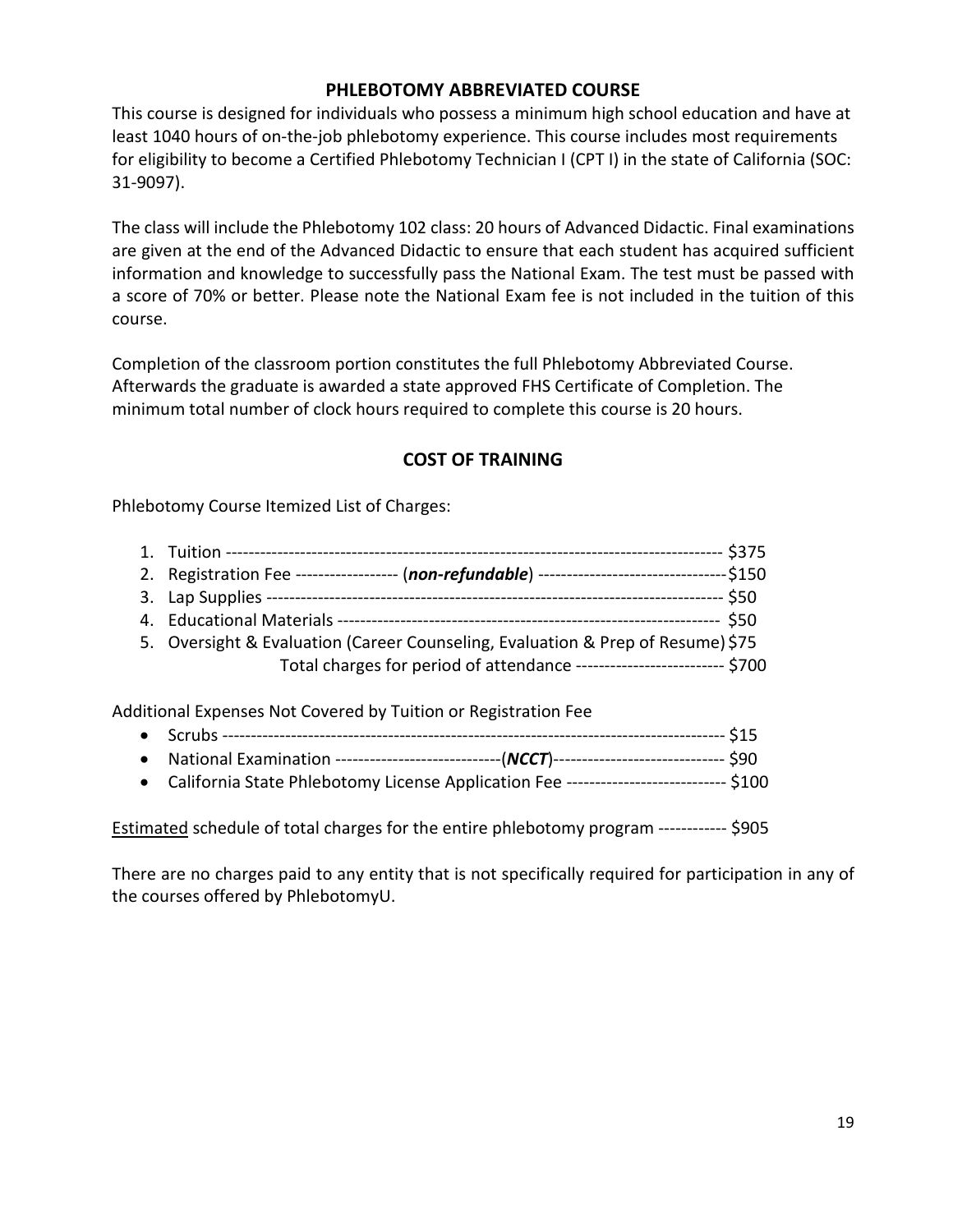## **CALIFORNIA STATE PHLEBOTOMY LICENSE APPLICATION PROCESS**

To apply for a California state license, students will need to submit an online application and the required documentation to Laboratory Field Services/California Department of Public Health (LFS/CDPH). An officially sealed transcript will also need to be sent directly to LFS once the application has been submitted.

Please note that all non-U.S. transcripts must be evaluated by "Current Members" of the National Association of Credential Evaluation Services (NACES) or "Endorsed Members" of the Association of International Credential Evaluators, Inc. (AICE). This allows LFS to determine if the education is equivalent to a U.S. college or university education. The evaluation service will send an evaluation of the educational institution and academic courses directly to LFS.

To obtain an application, instructions, and information, visit them on the web:

- National Association of Credential Evaluation Services (NACES) <http://www.naces.org/members.html>
- Association of International Credential Evaluators, Inc. (AICE) <http://aice-eval.org/members/>

If the student is an applicant whose education, training, or experience is from a non-U.S. school, college, university, or clinical laboratory, please make sure that the student's name is printed in English on all transcripts and supporting documents and that it matches the name on the application.

## **RENEWAL OF CLINICAL LABORATORY PERSONNEL LICENSES AND CERTIFICATES**

California law requires license and certificate holders to renew California licenses and certificates every two years. The renewal process can be done online. Renewal of national certification is optional, and can only be done by contacting the national certifying organization directly.

Limited Phlebotomy Technician (LPT) and Certified Phlebotomy Technicians (CPT I and CPT II) must complete a total of 6 contact hours of continuing education provided by a Department-approved accrediting agency or an accredited academic institution.

Please visit the website below for a list of Department-approved accrediting agencies. [https://www.cdph.ca.gov/Programs/OSPHLD/LFS/CDPH%20Document%20Library/P-Approved-](https://www.cdph.ca.gov/Programs/OSPHLD/LFS/CDPH%20Document%20Library/P-Approved-CE-AA.pdf)[CE-AA.pdf](https://www.cdph.ca.gov/Programs/OSPHLD/LFS/CDPH%20Document%20Library/P-Approved-CE-AA.pdf)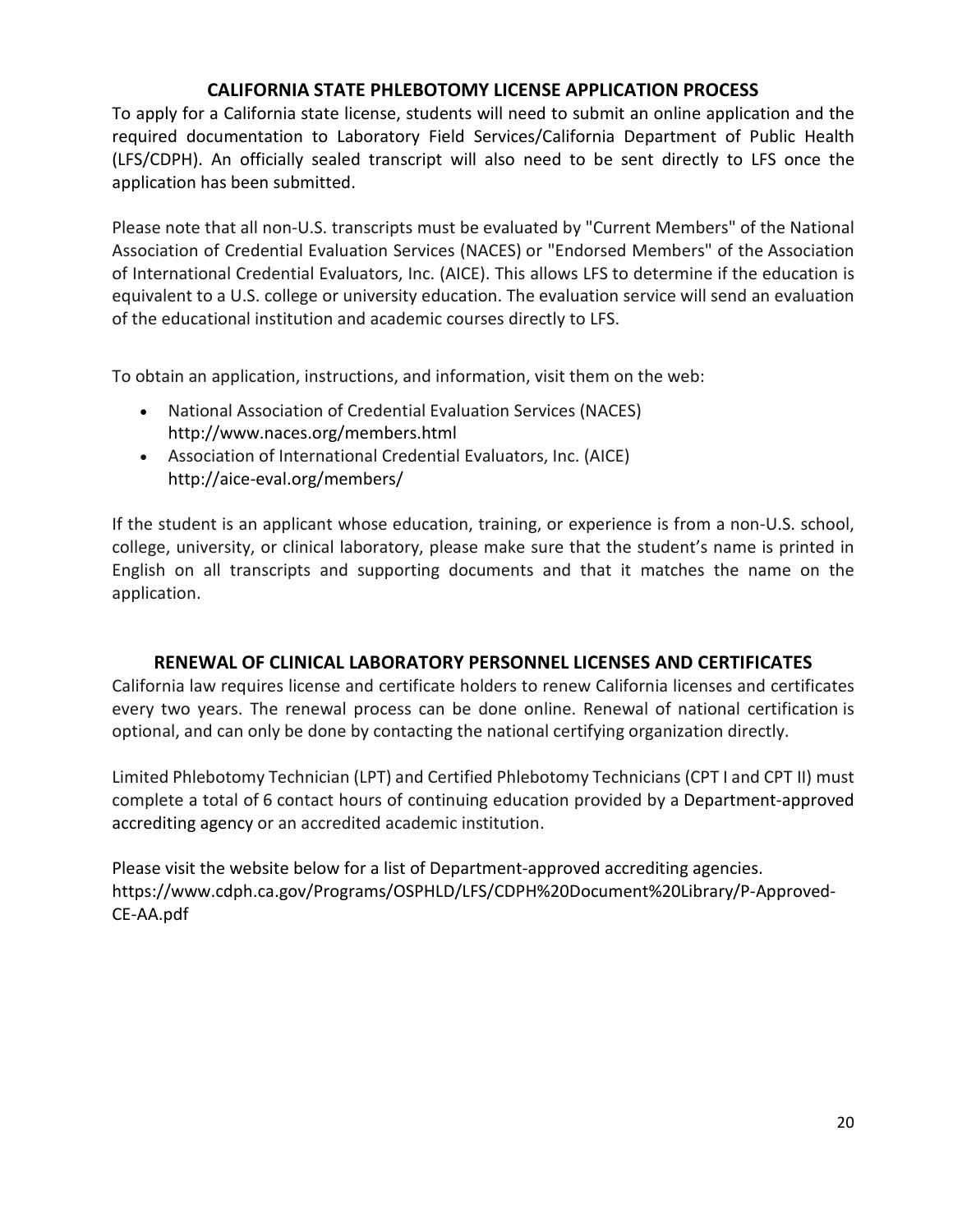## **SAFE VENIPUNCTURE COURSE**

This course is designed for individuals who possess a current Radiologic Technologist license (SOC: 29-2034).

California Health and Safety Code (HSC) permits radiologic technologists to perform venipuncture to administer contrast materials manually or by artificial injection only if the technologist has received training in skills, techniques, and safety of performing venipuncture. The specific training required is outlined in the California Health and Safety Code 106985(b)(d) and the California Department of Health Services Radiologic Health Branch is responsible for enforcement.

PhlebotomyU has developed a 10-hour certification course in safe venipuncture that is in compliance with HSC code mentioned above. The class will include 10 hours of instruction in the following areas:

- 1. Anatomy and physiology of venipunctures sites
- 2. Venipuncture instrument intravenous solutions and related equipment
- 3. Venipuncture techniques
- 4. Techniques of intravenous line establishment
- 5. Hazards and complications of venipuncture
- 6. Post puncture care
- 7. Composition and purpose of the antianaphylaxis tray
- 8. First aid and CPR
- 9. Practical demonstrations

The course is offered in two (2) segments.

- Step I: Involves a 6-8 hour home study segment that includes a course exam and satisfies the theoretical requirement. The test must be passed with a score of 70% or better.
- Step II: Involves a 2-4 hour practical session that includes demonstrations from a licensed instructor on proper and safe venipuncture technique. Students will be introduced to the various devices currently in use for venipuncture and are required to demonstrate proficiency and safe usage. Participants are required to perform a minimum of ten (10) venipunctures on artificial limbs before a certificate can be issued.

Completion of the home study and practical session constitutes the full Safe Venipuncture Course. Afterwards the graduate is awarded a state approved FHS Certificate of Completion.

## **COST OF TRAINING**

Safe Venipuncture Course Itemized List of Charges:

|                                                               | --- S75  |
|---------------------------------------------------------------|----------|
| $(non-refundable)$ ----<br>2. Registration Fee -------------- | ---\$150 |
| 3. Lap Supplies ---                                           | - \$25   |
| Total charges for period of attendance -                      | \$250    |

Additional Expenses Not Covered by Tuition or Registration Fee

| Estimated schedule of total charges for the entire phlebotomy program ------------ \$279 |  |  |  |
|------------------------------------------------------------------------------------------|--|--|--|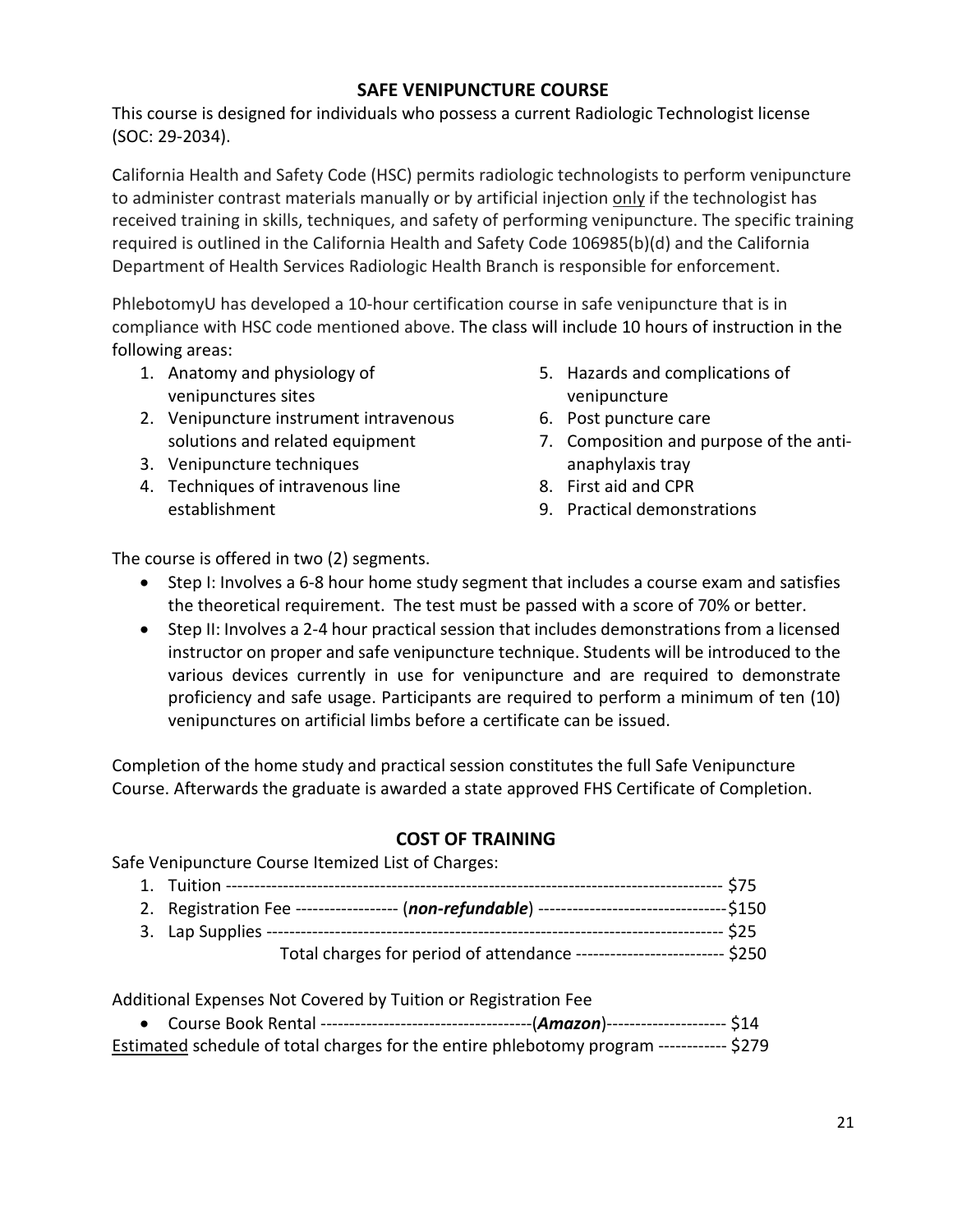## **BLOOD WITHDRAWAL COURSE**

This course is designed for individuals who are currently employed as a Research Assistant in a non-diagnostic setting (19-4061). This course is **not** designed to prepare individuals for a career in phlebotomy. It serves as continuing education for individuals currently employed in medical research where obtaining human blood samples maybe included among other job duties. Individuals interested in becoming a licensed or certified phlebotomist are referred to the other phlebotomy programs offered at our facility.

The class will include 4 hours of instruction in the following areas:

- Theoretical review of human anatomy and physiology with emphasis on the blood and the circulatory systems. Special emphasis is placed on possible complications arising from human error when withdrawing blood and the proper responses to potential complications. This session ends with a detailed discussion of universal precautions. The emphasis here is placed on OSHA's bloodborne pathogens standard that safeguards against the transmission of bloodborne diseases.
- Introductions to state-of-the-art blood collecting devices and demonstrations of safe handling and proper techniques. Students are expected to participate in all laboratory demonstrations. Student participation affords the opportunity for licensed instructors to assess knowledge gained from the course.

Completion of the 4 hour constitutes the full Blood Withdrawal Course. Afterwards the graduate is awarded a FHS Certificate of Participation. This course is a pass, no-pass course. No final letter grade will be given upon completion of the course.

## **COST OF TRAINING**

| Blood Withdrawal Course Itemized List of Charges:                                               |       |
|-------------------------------------------------------------------------------------------------|-------|
|                                                                                                 |       |
| 2. Registration Fee ----------------- (non-refundable) -----------------------------------\$150 |       |
| 3. Lap Supplies -----                                                                           | \$25  |
| Total charges for period of attendance --------------------------                               | \$300 |
| Estimated schedule of total charges for the entire phlebotomy program ----------- \$300         |       |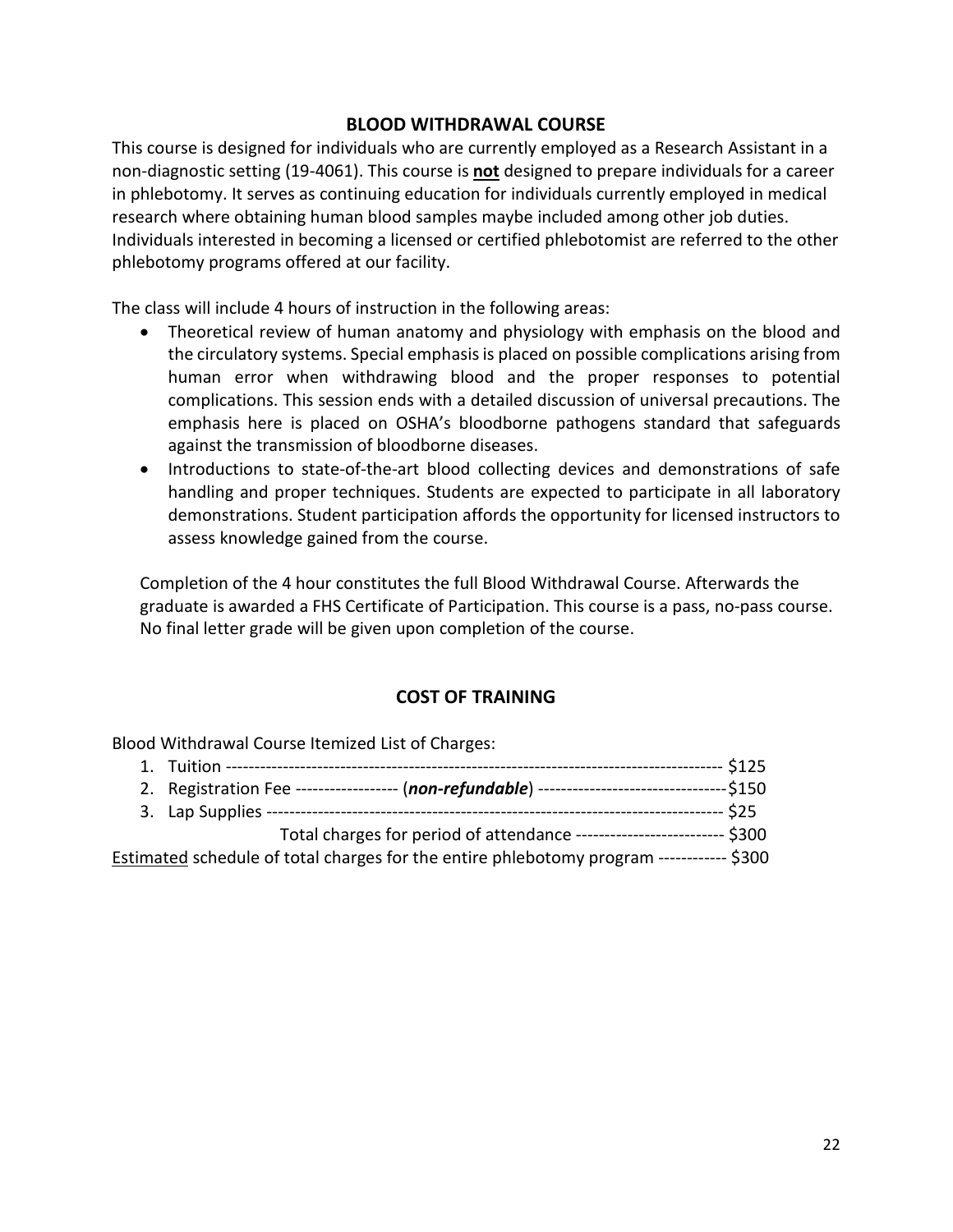## **STUDENT SERVICES**

PhlebotomyU has a great administrative staff that guides students through the academic planning, policies and administrative procedures to obtain the student's educational goals. The staff also promotes a supportive environment to foster student success.

The staff assists students in a variety of academic-related matters including:

- Orientation and recommending resources to new students
- Proactive communication to keep students on track
- Referring students in need to additional support
- Assistance in state license application and renewal process
- Assistance in career planning (i.e., career counseling, resume and cover letter review, job opportunities, etc)

Please note that we do not provide job placement services.

#### **Student Records**

PhlebotomyU maintains a master record for each student enrolled in all courses we offer. Student records will be kept electronically, via hard copy or a combination of both. In all cases records are stored in a secure location and will be maintained onsite for a minimum of 5 years.

Student records will contain official enrollment documents, required health records, course exam scores and evaluations, financial statements, completed program certificates and transcripts and other required documentation. Students are encouraged to make and archive copies of all important documentation throughout their training. If a student takes a leave of absence or withdraws before completing the course, a summary statement of the student's progress will be kept in their student record

All student records are confidential and information from them will only be given to authorized persons. Information such as grades, registry and state certification examination scores, health records and performance evaluations will not be revealed without the student's consent. Only authorized personnel will have access to in-progress student evaluations and files.

#### **Student Break Room**

There is a student break room available for students to utilize on their break. This facility includes a fridge, microwave and coffee machine. A beverage dispensing machine is also available in the building.

#### **Student Housing**

PhlebotomyU has no dormitories or other housing facilities under its control and has no responsibility to find or assist a student in housing. There is no provision for student housing of any kind.

There are housing accommodations available within a radius of one mile. Hotel pricing can range from \$30 to \$200 per day. And monthly rentals that can range from \$1,200 to \$2,100 per month.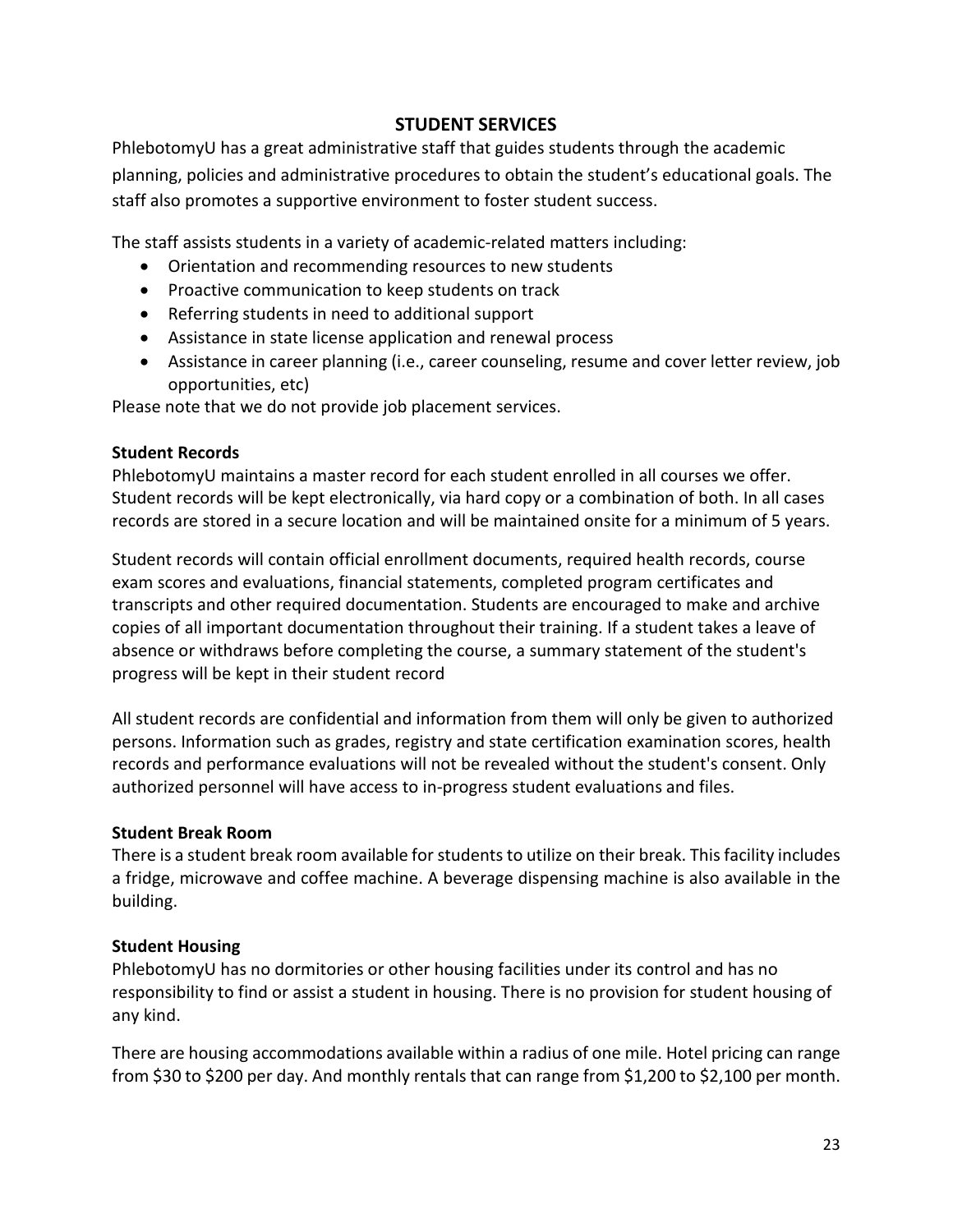## **Transportation & Parking**

PhlebotomyU does not provide transportation, but public transportation is available with stops located near our campus location. PhlebotomyU also does not provide parking, but free street parking is available around the facility. Metered parking and parking garages are also available, but will incur an additional cost.

## **National Exam Certification Testing**

PhlebotomyU offers on-site testing for the National Phlebotomy Exam. Please contact the office for specific dates and times or instructions on how to sign up.

## **Library Resources**

PhlebotomyU currently has no library facilities on site, but we will ensure that each student admitted to the programs has access to information resources including current editions of books, periodicals and other reference materials in contemporary formats related to all content areas of the curriculum.

On the first day of class each student is provided with the educational material required for their course. The following publications are also recommended for supplemental material.

- 1. McCall and Tankersley Phlebotomy Essentials  $6<sup>th</sup>$  ed (Pub. LWW; Sixth edition (May 20, 2015))
- 2. McCall and Tankersley Student Workbook for Phlebotomy Essentials  $6<sup>th</sup>$  ed (Pub. LWW; Sixth edition (May 20, 2015))

These materials are available online to rent and/or buy and is also available in retail book stores.

## **Statement of Financial Conditions** (Past and Present)

PhlebotomyU has no pending petition of bankruptcy and since its establishment in 1986, this institution has never operated as a debtor in possession, has never filed a bankruptcy petition nor had a bankruptcy petition filed against it within the preceding five years that resulted in reorganization under Chapter 11 of the United States Bankruptcy Code (11 U.S.C. Sec 1101 et seq.).

## **Questions**

Any questions a student may have regarding this catalog that have not been satisfactorily answered by the institution may be directed to the Bureau for Private Postsecondary Education at 2535 Capitol Oaks Drive, Suite 400, Sacramento, CA 95833, [www.bppe.ca.gov,](http://www.bppe.ca.gov/) toll-free telephone number (888) 370-7589 or by fax (916) 263-1897.

## **Complaints**

A student or any member of the public may file a complaint about this institution with the Bureau for Private Postsecondary Education by calling (888) 370-7589 toll-free or by completing a complaint form, which can be obtained on the bureau's internet Web site www.bppe.ca.gov.